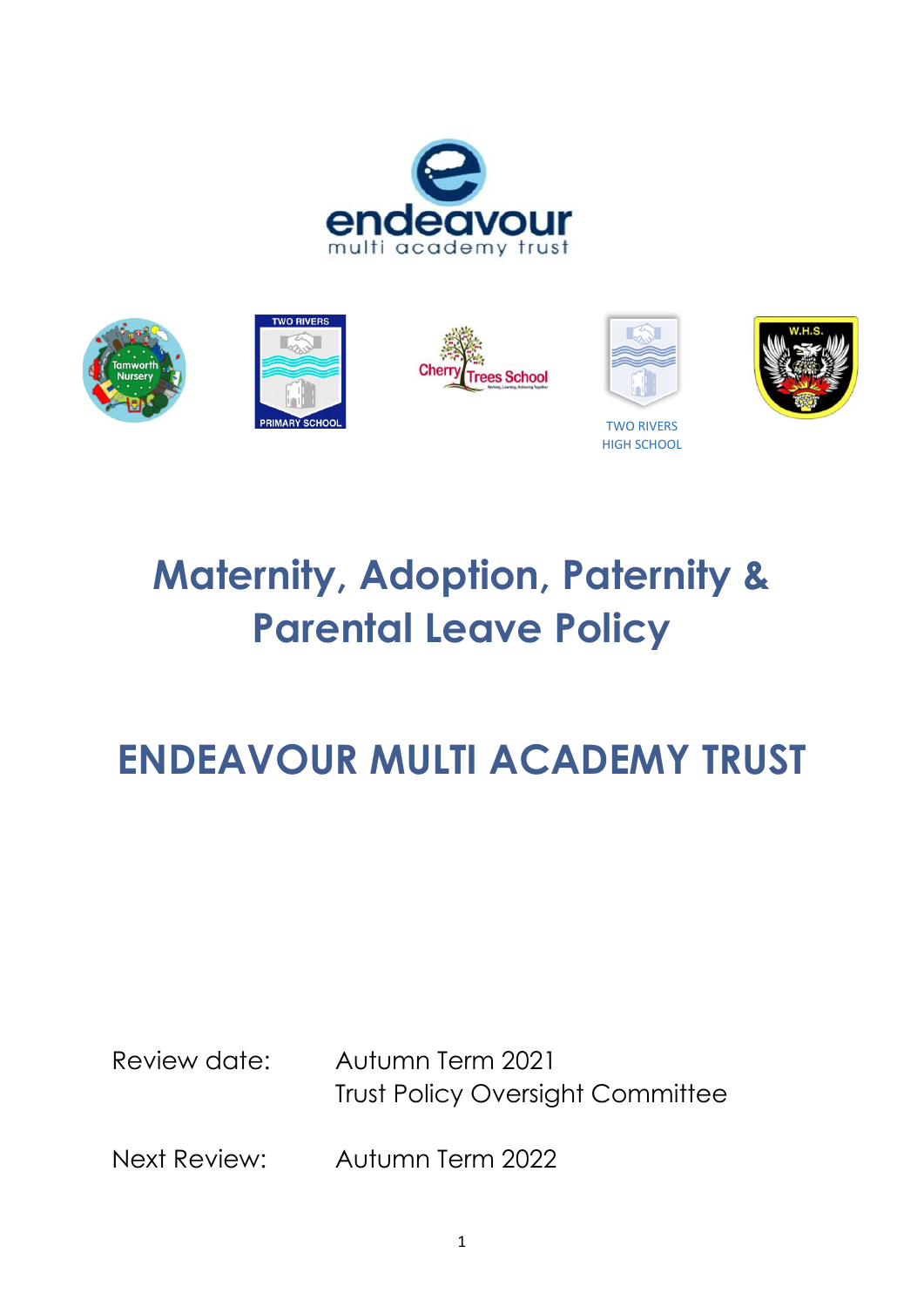## **1. Scope of policy**

The purpose of this policy is to provide details about entitlements to leave and pay for the following circumstances: maternity leave, paternity leave, adoption, parental leave.

Any reference to 'the trust' refers to Endeavour Multi Academy Trust. The 'appropriate level of authority' should be determined according to the trust's decision making structure. This policy applies to employees of the trust, referred to in this policy as employees.

The policy and procedure applies to all employees, regardless of length of service, but does not form part of the contract of employment and can be varied from time to time and in consultation with the recognised trade unions. The procedure does not apply once you have left the employer.

The policy and procedure is commended for adoption by governing bodies for application to all employees employed in schools.

## **2. Policy Statement**

This policy will at all times be applied fairly and with due regard for any protected characteristics you may have. You will not be treated less favourably because you are pregnant, absent on maternity, adoption, paternity, parental leave or for any other reason connected with pregnancy or maternity.

You will not be discriminated against on grounds of pregnancy or maternity in the areas of training, selection, promotion, job security or in any other terms and conditions of employment.

It is recognised that, from time to time, employees may have questions or concerns relating to their parental rights. It is our policy to encourage open discussion with employees to ensure that questions and problems can be resolved as quickly as possible.

You will not be discriminated against or victimised should you raise a question, concern or grievance relating to the application of this policy.

You will not be excluded from communication and consultation because of absence due to pregnancy or childbirth.

You will not be dismissed for a reason connected with pregnancy, childbirth or related leave.

These provisions apply equally to full time and part time workers, regardless of hours worked or length of service.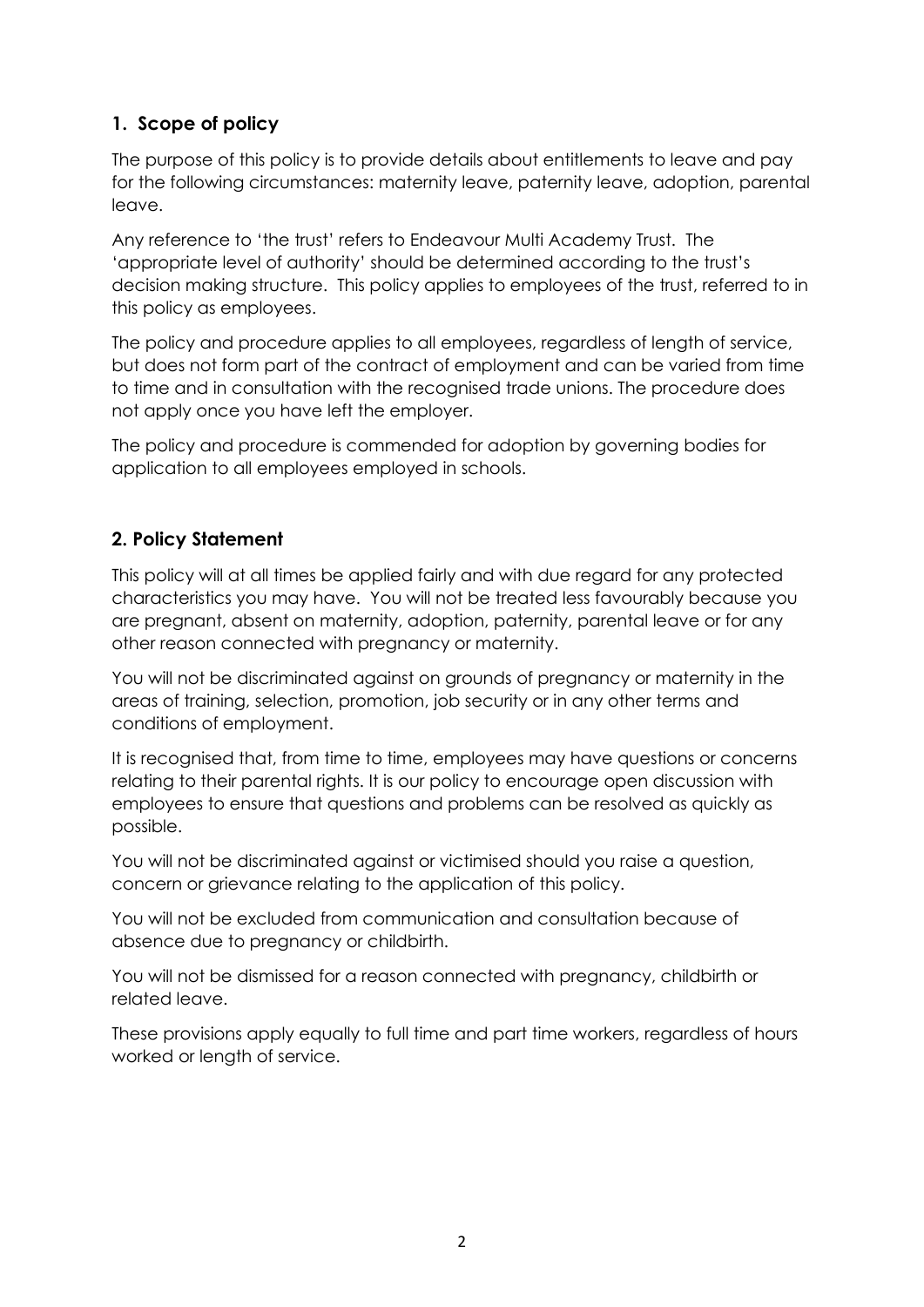## **3. Maternity Leave**

All pregnant employees are entitled to take up to 26 weeks Ordinary Maternity Leave and up to 26 weeks Additional Maternity Leave, making a total of 52 weeks continuous leave. This is regardless of the number of hours they work or their length of service. Additional Maternity Leave begins on the day after Ordinary Maternity Leave ends.

The scheme also provides for 39 weeks statutory maternity pay (SMP) for all women with at least 26 weeks continuous service at the 15th week before the expected week of Childbirth and who are in receipt of average earnings equal to the lower earnings limit for National Insurance. For the purpose of this policy 'Childbirth' means the birth of a living child or a stillborn child after 24 weeks of pregnancy.

Immediately after childbirth there is a minimum period of compulsory maternity leave that an employee must take and before which she may not return to work. The period of compulsory maternity leave lasts for two weeks from the date of childbirth. Ordinary Maternity Leave can start at any time after the beginning of the 11th week before the employee's expected week of childbirth (unless her child is born prematurely before that date in which case it will start earlier).

Maternity Leave will start on whichever date is the earlier of:

- the employee's chosen start date:
- the day after the employee gives birth; or
- the day after any day on which the employee is absent for a pregnancyrelated reason after the beginning of the four weeks before the expected week of childbirth.

A woman's maternity leave can only be triggered by pregnancy-related reason from the beginning of the 4th week before the expected week of Childbirth. If a woman is absent with a pregnancy-related reason during this period her maternity leave will start on the day following the first day on which she was absent. Her SMP, if entitled, will also start on this day and run for 39 weeks.

## **4. Notifying Manager/ Headteacher that she is pregnant – all employees**

To be eligible for maternity leave an employee is legally required to formally notify her employer of certain information. Accordingly an employee on becoming pregnant should notify their Manager/ Headteacher in writing by the end of the 15th week before her EWC or as soon as is reasonably practicable of the following:

- that she is preanant
- of the expected week of childbirth (EWC)
- of the date her maternity leave will begin. This cannot be earlier than the beginning of the11th week before the expected week of childbirth.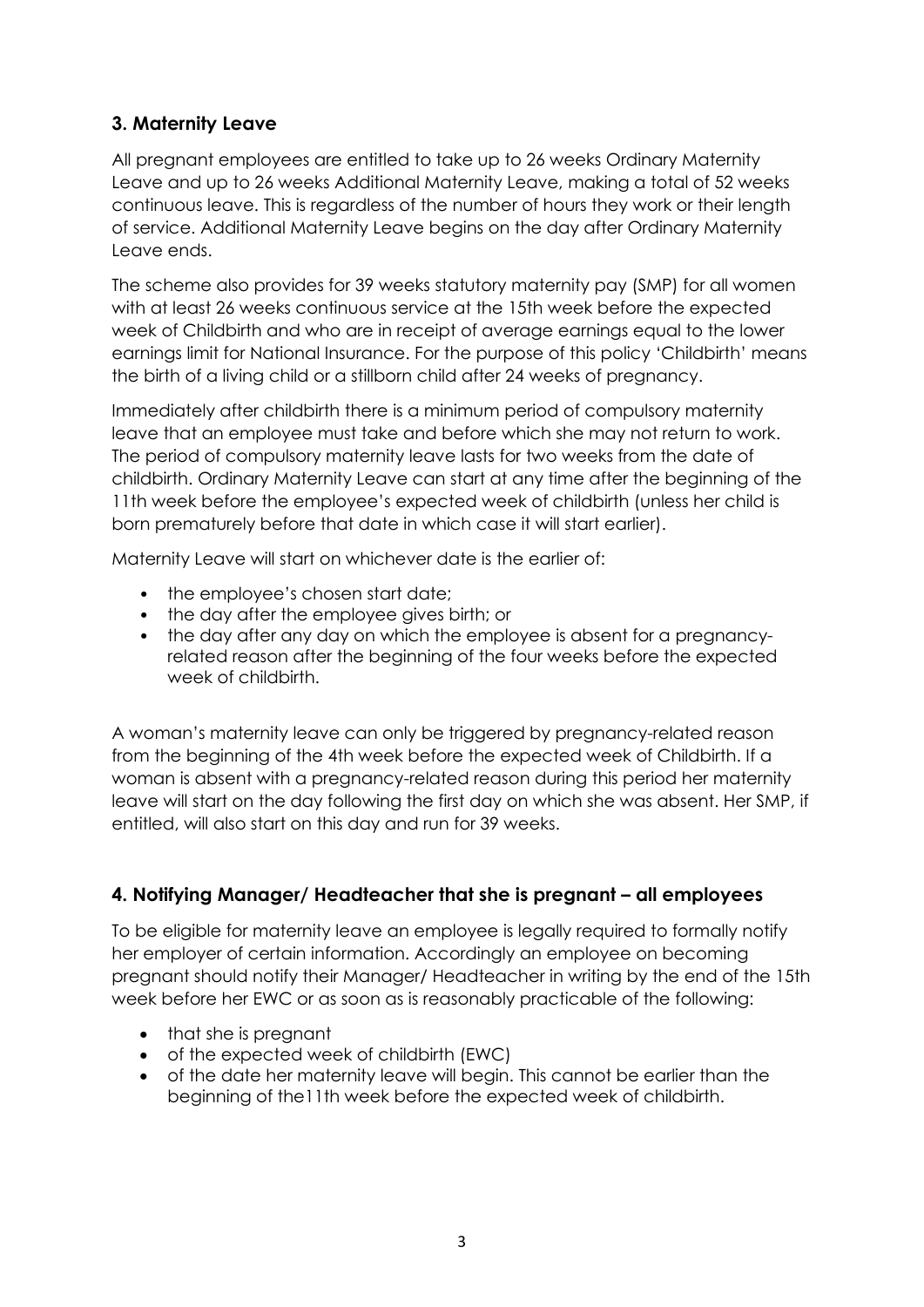The MATB1 certificate as soon as provided by their Doctor or Midwife should be given to their Manager. If the employee qualifies for statutory maternity pay the MATB1 must be submitted before the birth or no more than 3 weeks after the birth.

The trust will confirm the receipt of the employee's notification and will also detail her entitlements to maternity pay and maternity leave.

## **5. Employee's Notice Period for changing original commencement date of maternity leave**

It will be possible for an employee to change the date her leave commences provided she gives 28 days' notice before the original date or the new date she wishes her leave to commence, whichever is the earlier.

## **6. Pregnancy related illness**

The employee should notify her Manager / Headteacher as soon as is practicably possible that she is absent with a pregnancy related illness. If the absence begins after the beginning of the fourth week before expected week of childbirth, maternity leave will automatically commence.

## **7. Time off for Ante Natal Care**

All pregnant employees are entitled to paid time off to keep appointments for antenatal care made on the advice of a registered medical practitioner, registered midwife or registered health visitor. Antenatal care is not restricted to medical examinations, for example it could include relaxation classes and parent craft classes as long as these are advised by a registered medical practitioner, registered midwife or registered health visitor. Employees must also be prepared to show their Manager/ Headteacher that an appointment card or document showing the appointment has been made. Managers/ Headteachers should allow reasonable time off for this. Where the employee is able to arrange ante-natal appointments outside of working hours, they should try to do so.

## **Non – pay contractual entitlements during Additional Maternity Leave (AML)**

## **8. Maternity Pay**

To be eligible to receive Statutory Maternity Pay during Maternity Leave an employee must:

- be pregnant and have reached, or have given birth before reaching, the start of the 11th week before the expected week of childbirth
- have been continuously employed for at least 26 weeks by the end of the 15<sup>th</sup> week

before the expected week of childbirth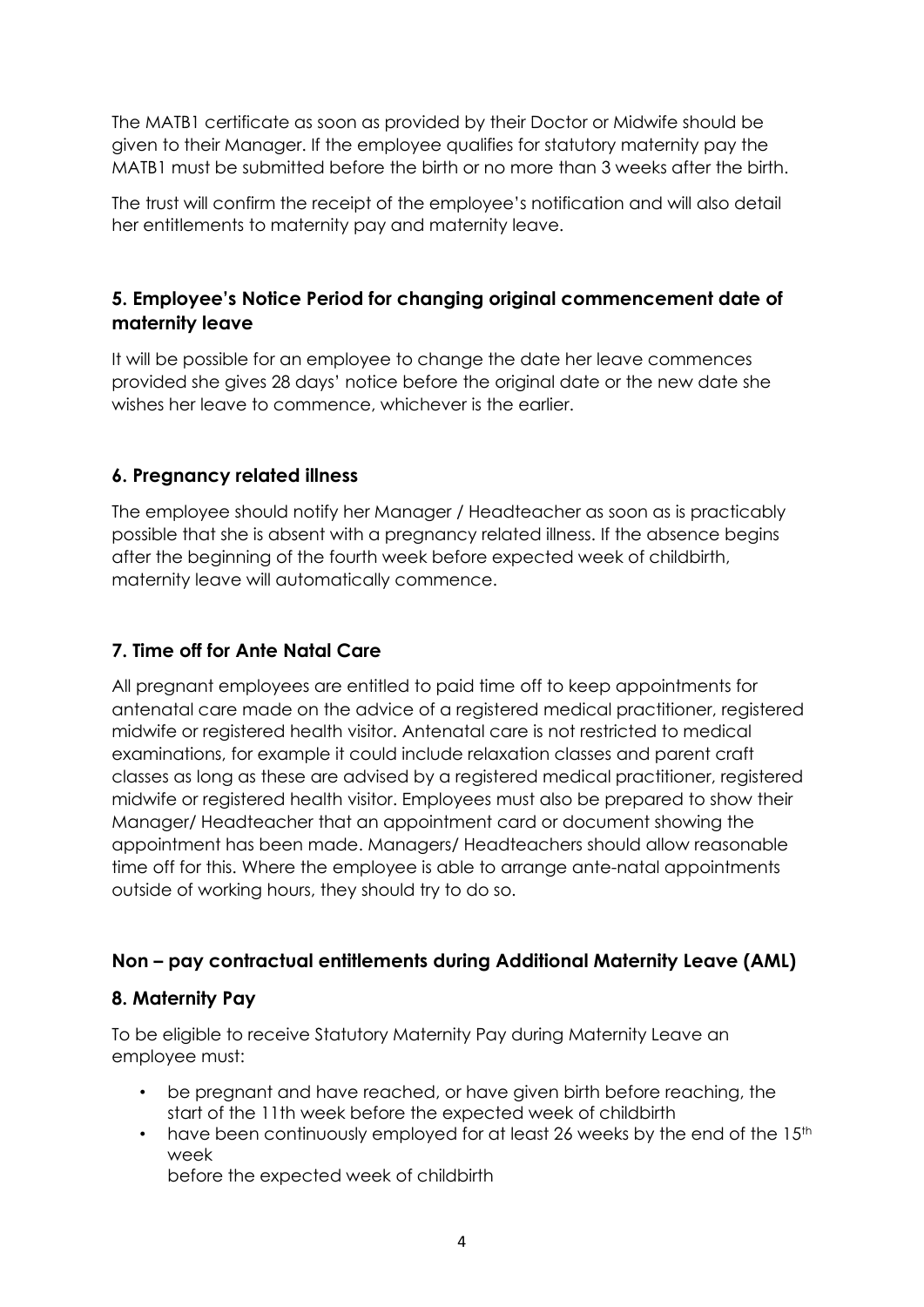- have average weekly earnings, for the 8 week period ending with the qualifying week, of not less than the Lower Earnings Limit.
- have stopped working for the employer
- have supplied her MATB1 before the birth of her child or no more than 3 weeks after
- give the Headteacher 28 days notice of when she wishes her statutory maternity pay to start.

Where the employee does not meet the criteria for SMP they may be entitled to a Maternity Allowance.

## **9. Employees other than Teachers**

#### **Employees other than Teachers with less than one year's service**

If they have less than one year's continuous service at the 11th week before their expected week of childbirth, they will be entitled to:

- 9/10ths of a week's pay for the first six weeks absence (SMP) plus
- 33 weeks' SMP. (SMP is paid at a fixed, flat rate, which is reviewed annually or 90% of average weekly earnings whichever is the lesser). Once the above is exhausted any.

Additional Maternity Leave to which they may be entitled is unpaid.

#### **Employees other than Teachers with at least one year's service**

If they have at least one year's continuous service in Local Government at the 11th week before their expected week of Childbirth they will be entitled to:

• 9/10 of a week's pay for the first six weeks' absence, plus

#### **either:**

• 12 weeks' half pay plus SMP followed by 21 weeks SMP.

**or:**

33 weeks' SMP if they do not intend to return to work.

Once the above is exhausted any Additional Maternity Leave to which they may be entitled is unpaid.

## **10. Teaching Staff only**

## **Teaching Staff with less than one year's service**

If they have less than one year's continuous service as a teacher at the 11th week before their expected week of Childbirth they will be entitled to: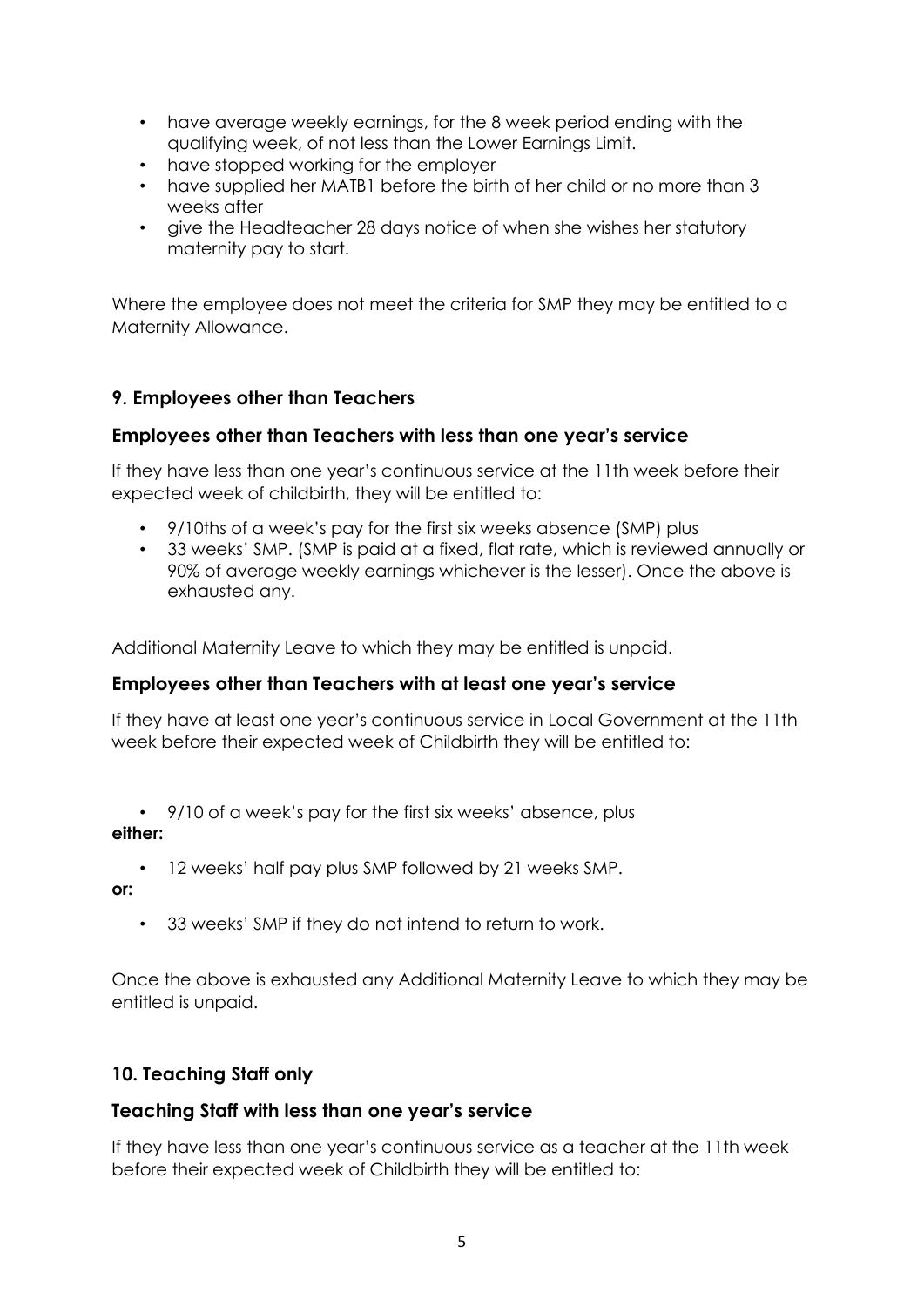- 9/10ths of a week's pay for the first six weeks absence (SMP) **plus**
- 33 weeks' SMP. (SMP is paid at a fixed, flat rate, which is reviewed annually or 90% of average weekly earnings whichever is the lesser).

Once the above is exhausted any Additional Maternity Leave to which they may be entitled is unpaid.

#### **Teaching Staff with at least one year's service**

If they have at least one year's continuous service as a teacher at the11th week before their expected week of Childbirth they will be entitled to:

- Full pay for the first four weeks' absence (this will be offset against any entitlement to SMP during this period) **plus**
- 9/10 of a week's pay for the next two weeks' absence (this will be offset against any entitlement to SMP during this period) **plus**

**either:**

• 12 weeks' half pay plus SMP followed by 21 weeks SMP

**or:**

• 33 weeks' SMP if they do not intend to return to work

Once the above is exhausted, any additional Maternity Leave to which they may be entitled is unpaid.

## **11. All Employees**

The 12 week's half pay plus SMP cannot exceed a normal week's pay and to be able to keep the Occupational Maternity Pay the employee must return to work for:

- three months after their maternity leave (for employees other than Teachers).
- 13 weeks after their maternity leave (for teaching staff). This may include periods of
	- school closure.

If they don't, they must repay such proportion of the pay (but not the SMP) as determined by the trust i.e. 12 weeks half pay for all employees/

If an employee starts working for another employer during the SMP period after the baby is born, she must inform the trust within 7 days of this and she will lose her entitlement to SMP. The trust will continue to pay occupational maternity pay unless otherwise stated and agreed in the employee's statement of employment particulars or relevant policy.

## **12. Still Birth**

If the pregnancy results in a still birth or termination before 24 weeks of pregnancy, the employee is not entitled to receive SMP, however, she may be entitled to sick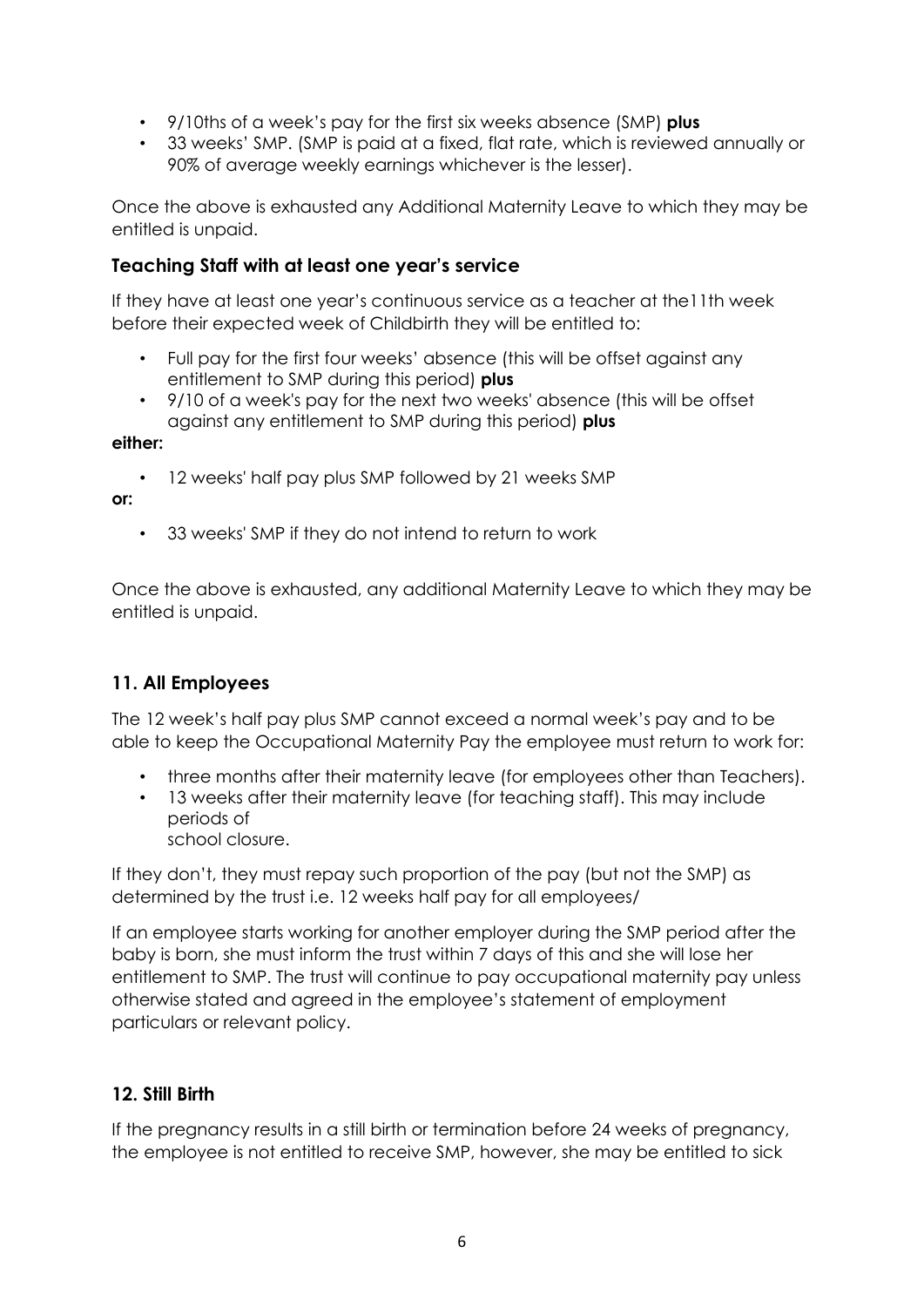pay if she satisfies the qualifying conditions. Please refer to the Managing Absence at Work Policy for further information on this.

If the pregnancy results in a still birth after 24 weeks the employee qualifies for full maternity benefits and leave.

## **13. If you are not eligible for Statutory Maternity Pay**

If an employee is not eligible for SMP but meets the eligibility requirements for Occupational Maternity Pay i.e. an employee has at least one year's service at the 11th week before your expected week of childbirth, she will receive the occupational maternity pay as follows:

Employees other than Teachers:

- 6 weeks at 9/10ths of full pay
- 12 weeks at half pay

Teachers:

- 4 weeks at full pay
- 2 weeks at 9/10ths of full pay
- 12 weeks at half pay

If an employee is not eligible for SMP she may be able to claim Maternity Allowance direct from the DWP/Jobcentre Plus. The form SMP1 will be provided along with their MATB1. This will be returned to her for this purpose. They should contact these organisations direct.

Should you be entitled to Occupational Maternity Pay, any maternity allowance you receive will be offset against the Statutory Maternity Pay rate. If you do not qualify for maternity allowance, or it is paid at a lesser rate than the Statutory Maternity Pay, the employee will need to forward a copy of their maternity allowance statement to the Department of Working Pensions (DWP) or Job Centre Plus.

## **Breast-feeding**

The promotion of breast-feeding is a priority in the UK. Exclusive breast-feeding for the first six months of life offers major health advantages to mothers and babies, so it is important that mothers are enabled to continue breast-feeding when they return to work.

Health and Safety legislation places a duty of care on employers to ensure that the breastfeeding child does not suffer any adverse effects as a result of their mother's work. Employees who wish to breast-feed upon returning to work need to notify their manager as soon as practicable and discuss their personal requirements prior to their return to work.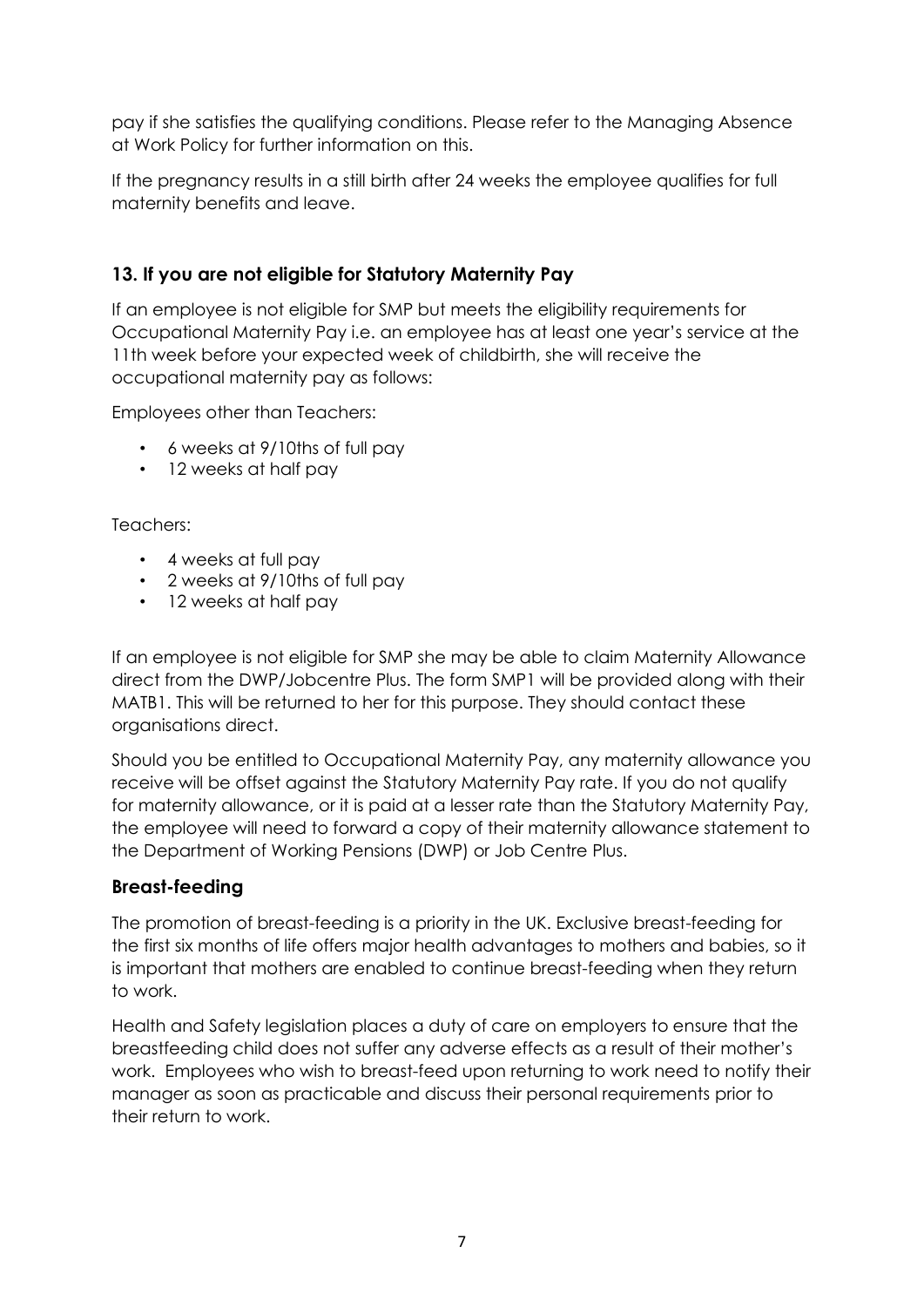Where practicable, managers will offer the following support:

- conduct a risk assessment of work activities, make adjustments as necessary and keep the assessment under review.
- organise appropriate work patterns/hours or paid breaks to ensure the required time is allocated for breast-feeding or expressing breast milk.
- find a room where milk can be expressed which will be (please note that these
- arrangements may not be within the individuals own work location) :
	- o warm, clean and private
	- o suitable furniture
	- o hand-washing facilities (could be near-by)
	- o storage facilities
	- o dedicated refrigerator (if possible)

Where it is not practicable to provide support at the workplace time off with pay will always be provided to enable any employee to access the support that is required.

#### **14. Adoption**

The adoption leave provisions apply to all employees where an approved agency notifies them of a match with a child and provides a basic right to a minimum of 26 weeks Ordinary Adoption Leave irrespective of hours worked or length of service. Additional Adoption Leave (unpaid), amounting to a further 26 weeks is also available. The period of Ordinary Adoption Leave may additionally attract 39 weeks Statutory Adoption Pay for those with at least 26 weeks service at the relevant date. This policy also covers situations where a child is adopted from overseas.

## **15. Adoption Leave Eligibility**

Adoption leave and pay is available to individual employees who adopt a child. This paid leave will only be granted to one member of a couple where both are employed by the trust (the couple may choose which partner takes adoption leave).

The partner of an individual who adopts or the other member of a couple who are adopting jointly, may be entitled to paternity leave and pay.

#### **16. Ordinary Adoption Leave**

All employees are entitled to Ordinary Adoption Leave regardless of length of service or hours worked.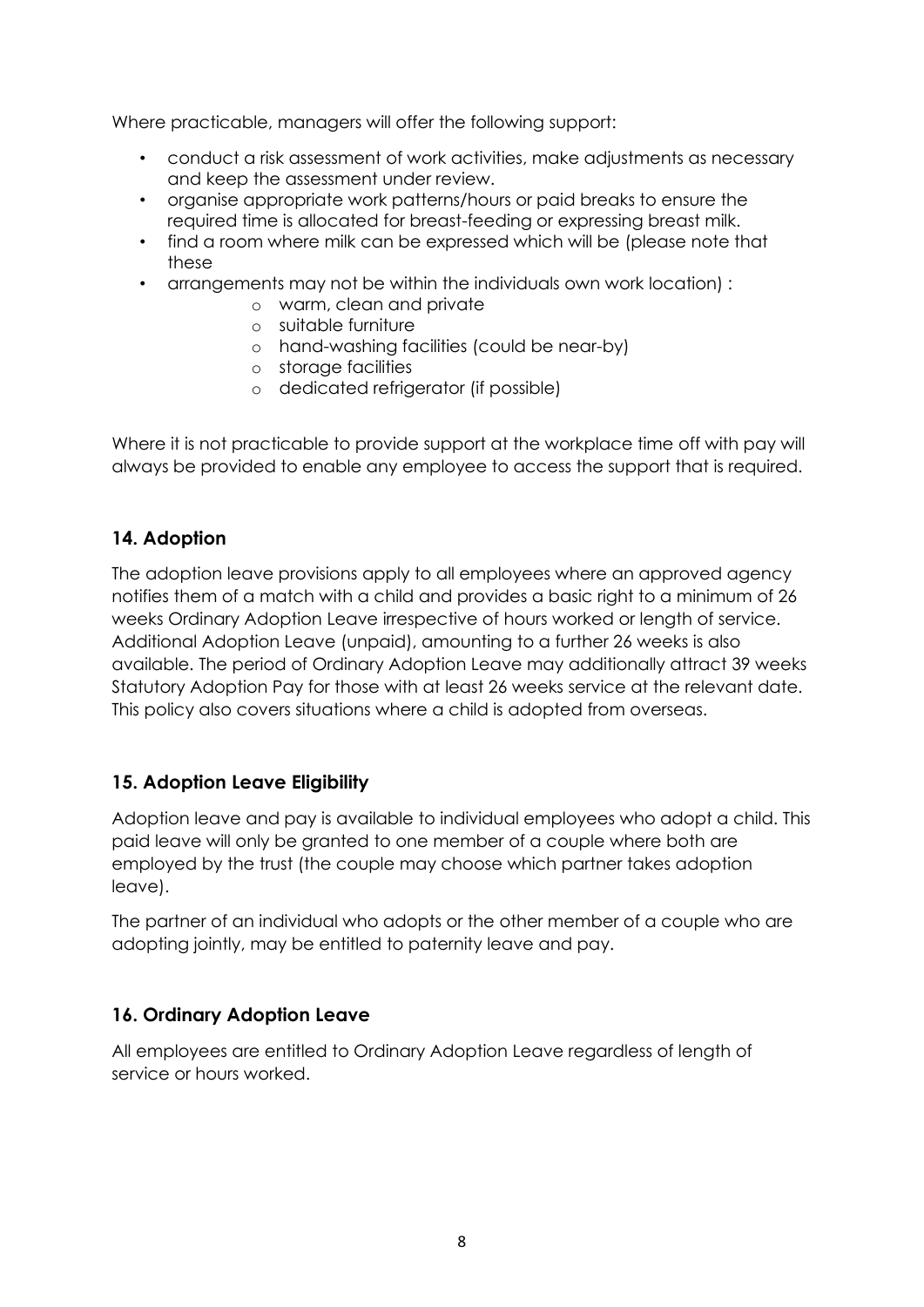## **17. Additional Adoption Leave**

An employee must have 26 weeks continuous service leading into the week in which the employee is told they have been matched with a child for adoption. If the child is being adopted from overseas the employee must have 26 weeks continuous service – either the 26 weeks ending with the week in which they receive their official notification (see below) or 26 weeks from the start of their employment. The reason for the slightly different rules for adopting from abroad is that it can take up to 12 months from the date of receiving the official notification to the time that the child enters Great Britain. The 26 week qualifying period can be completed either before an employee receives their official notification or at a later date before the leave and pay is due to begin.

## **18. Statutory Adoption Pay**

To qualify for statutory adoption pay the employee must have average weekly earnings at or above the Lower Earnings Limit for National Insurance. (There is an amount of weekly pay below which employees do not pay National Insurance contributions – the Lower Earnings Limit. An employee must be earning above this limit to quality for Statutory Adoption Pay.)

In either case the employee:

Must be newly matched with a child for adoption by a UK\* adoption agency. Adoption leave and pay will not apply in situations where the child is not newly matched for adoption (for example – where a stepparent adopts their partners child).

(\* If adopting from abroad the employee must have received an official notification from the overseas Authority confirming that the employee has been assessed and approved as being a suitable adoptive parent).

## **19. Special Guardianship**

A Special Guardianship Order gives a special guardian, legal parental responsibility for a child normally until they are 18 years old. However, the order does not remove parental responsibility from the child's birth parents. Employees granted this order have no entitlement to Adoption leave. They will be entitled to other benefits that those with parental responsibilities get such as parental leave, right to request flexible working and participation in the childcare voucher scheme.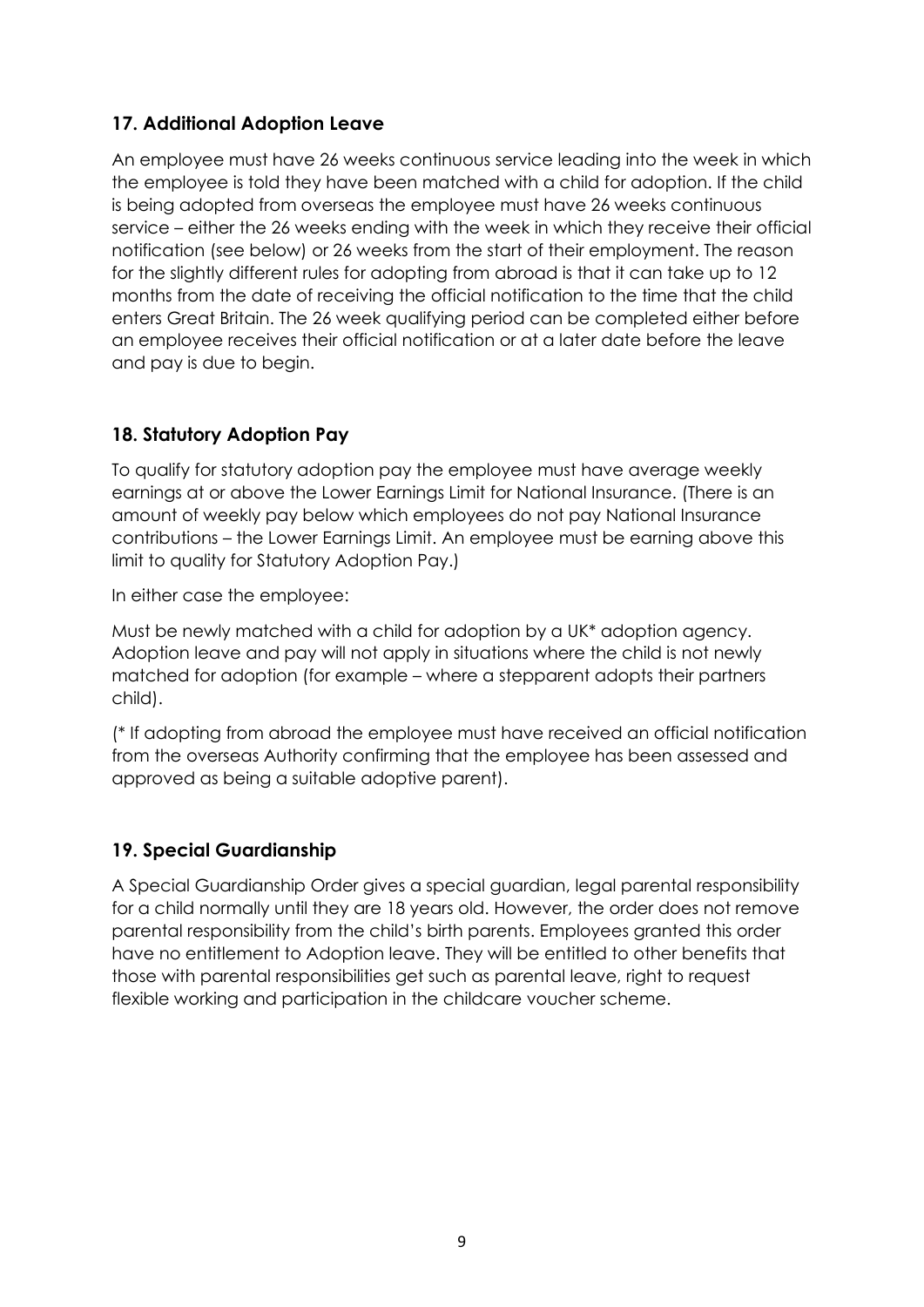## **20. Provisions**

## **Time off for Adoption Vetting Process**

This applies to all individuals seeking to adopt regardless of length of service.

Although a number of days is not stipulated in the legislation, an employee is entitled to a "reasonable" amount of paid time off for this purpose. In terms of this policy it has been agreed that a maximum of 5 days should be sufficient in most cases. This paid leave will only be granted to one member of a couple where both are employed by the trust.

## **21. Adoption Leave**

Employees can take up to 52 weeks adoption leave made up of 26 weeks' Ordinary Adoption Leave (OAL) and up to 26 weeks' Additional Adoption Leave (AAL).

Adoption leave can start:

- From the date of the child's placement (whether this is earlier or later than expected) or
- From a fixed date which can be up to 14 days before the expected week of placement.

In the case of an overseas adoption the leave can commence from the date the child enters Great Britain or from a date up to 28 days after the child enters Great Britain. If a child isbeing adopted from overseas the employee must have received a written notification from the overseas Authority confirming that they are eligible to adopt.

Leave can start on any day of the week. Only one period of leave is available irrespective of whether more than one child is placed.

If the child's placement ends during the adoption leave period, the employee will be able to continue the adoption leave for up to 8 weeks after the end of the placement. If a further placement is later arranged the employee will need to apply for another period of adoption leave.

## **22. How to Apply**

In order to qualify for Adoption Leave the employee must, within 7 days of being told they have been matched with a child (or as soon as is reasonably practicable), notify their line manager that they have been matched with a child for adoption, the date they intend to take adoption leave and the date the child is expected to be placed with them.

In the case of an adoption from overseas, the employee must, within 28 days of having received their official notification, inform the trust of the date on which they received official notification and the date the child is expected to enter Great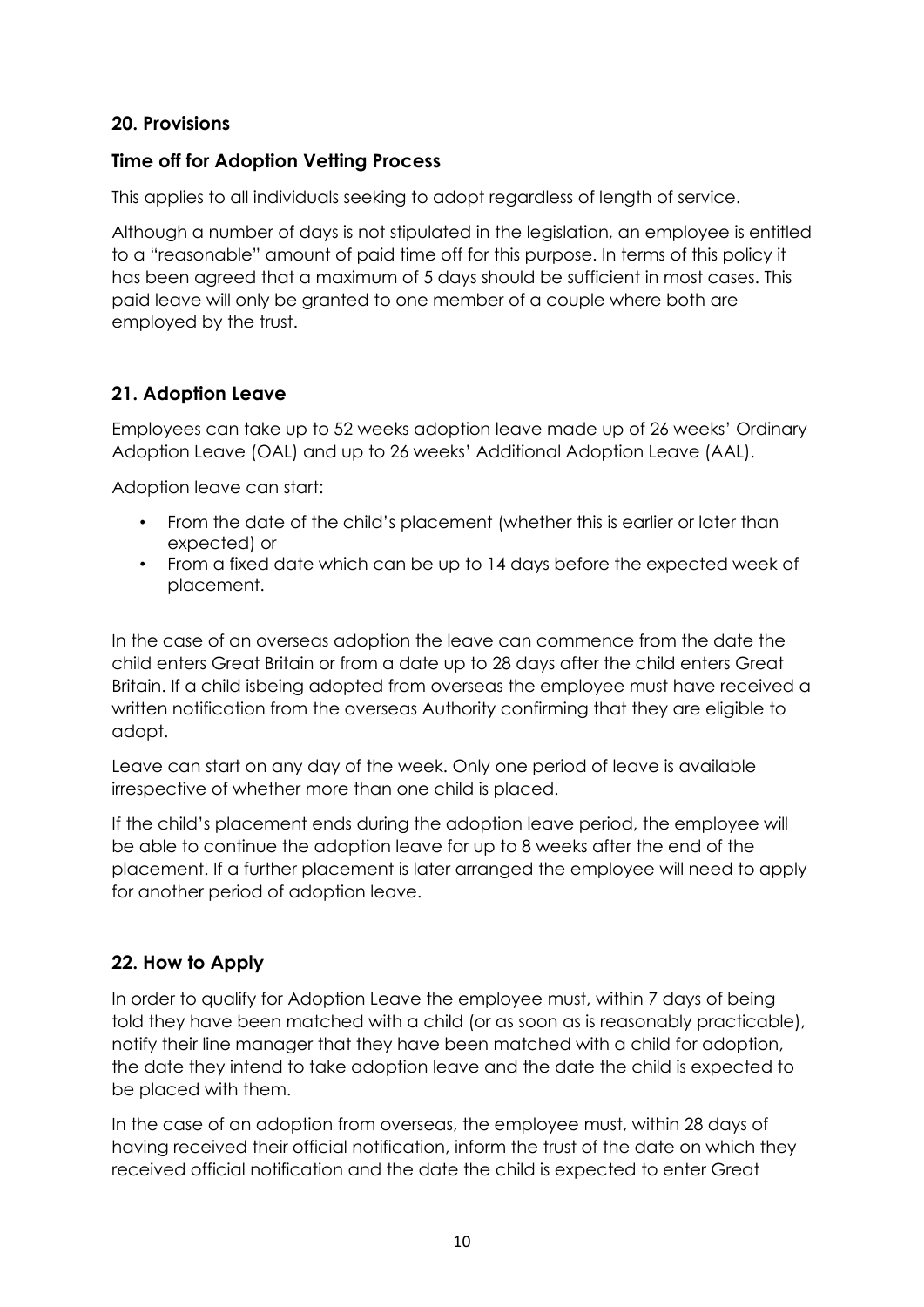Britain. In addition, within 28 days of the child entering Great Britain, employees must give further evidence of the date of entry (such as a plane ticket or entry clearance documents). The employee must give 28 days' notice of when they intend to take adoption leave.

The employee can amend the date that they want to start the adoption leave provided they give the trust 28 days' notice (unless this is not reasonably practicable).

The employee should provide a copy of their 'Matching Certificate' or their 'official notification' (in relation to overseas adoptions) to their line manager as evidence of their entitlement to statutory adoption pay. The certificate should show the name and address of the adoption agency, the date that a child was matched with the employee for adoption and the date that the adoption is happening.

If a child is being adopted from overseas the must have received a written notification from the overseas Authority confirming that they are eligible to adopt.

Having received notification the Manager / Headteacher should arrange for a letter to the employee to confirm that the adoption leave will start as agreed and also confirming the date that the adoption leave will end.

In order to qualify for Adoption Pay the employee:

- must at least 28 days before the start of their adoption leave notify the trust that they want to receive Statutory Adoption Pay (SAP) If this timescale is not reasonably practicable notification must be made as soon as possible.
- must have agreed with an agency that a child will be placed with them and the date that the child will be placed.

In the case of an adoption from overseas the employee must, within 28 days of having received their official notification, inform their Manager/Headteacher of the date on which they received official notification and the date the child is expected to enter Great Britain.

In addition, within 28 days of the child entering Great Britain, employees must give further evidence of the date of entry (such as a plane ticket or entry clearance documents).

Adoption pay will start at the same time as the adoption leave and will be subject to the employee producing the 'Matching Certificate' or official notification as described earlier.

## **23. Adoption Pay**

Statutory Adoption Pay is payable for 39 weeks from the first day of employment. It is paid at a fixed, flat rate, which is reviewed annually or 90% of average weekly earnings whichever is lesser).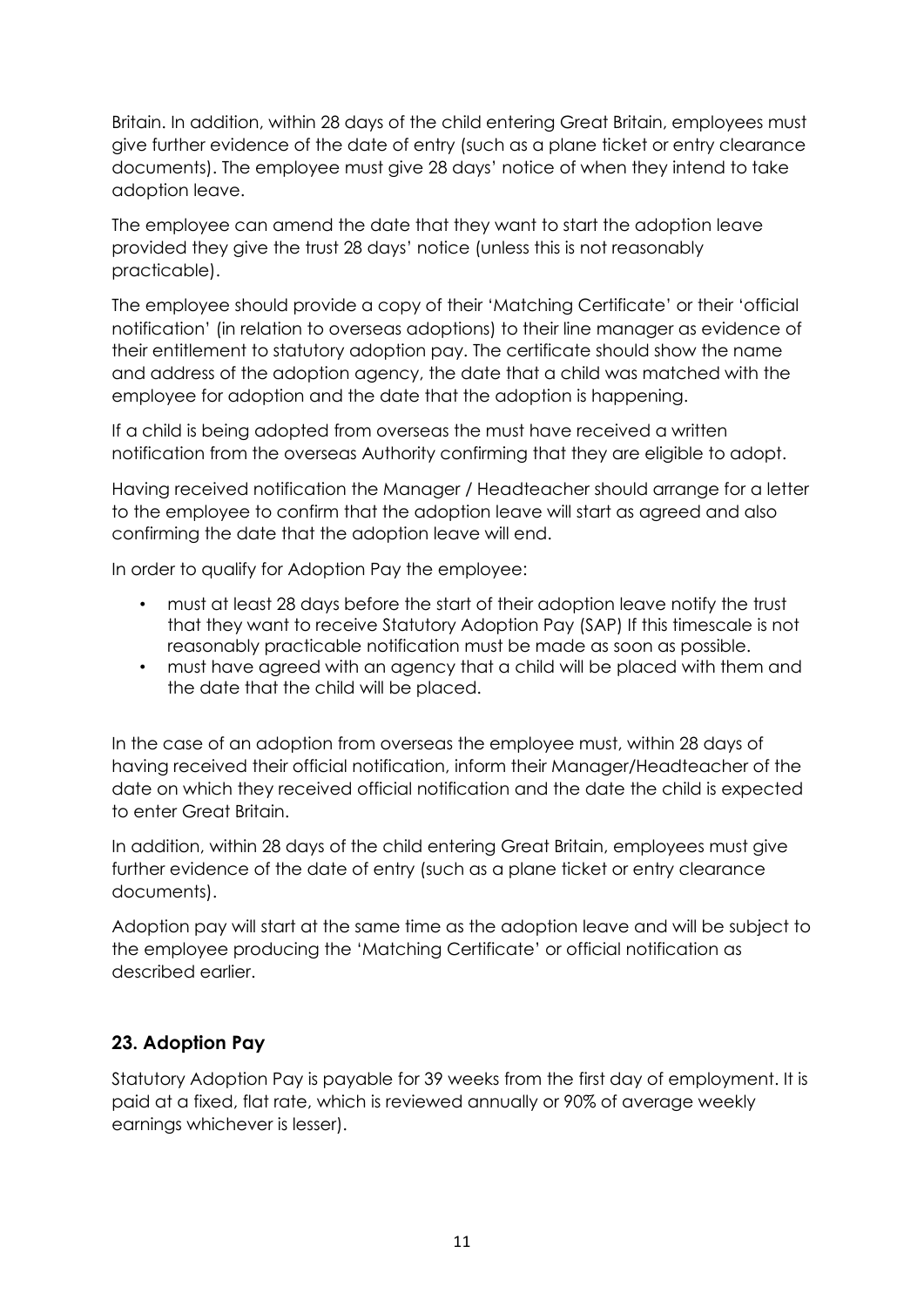## **24. Employees other than Teachers**

#### **Employees Other Than Teachers – less than one year's continuous service**

If an employee qualifies for Statutory Adoption Pay but has less than one year's continuous service by the date on which they are notified of being matched with the child they will be entitled to:

- 9/10ths (90%) of a week's pay for the first six weeks absence, plus
- 33 weeks' Statutory Adoption Pay. Statutory Adoption Pay is the same as Statutory Maternity Pay. It is paid at a fixed, flat rate, which is reviewed annually or 90% of average weekly earnings whichever is the lesser). Once the above payment has been exhausted, any Additional Adoption Leave to which they may be entitled is unpaid.

#### **Employees Other Than Teachers – at least one year's continuous service**

If an employee qualifies for Statutory Adoption Pay and has at least one year's continuous service by the date on which they are notified of being matched with the child they will be entitled to:

• 9/10 of a week's pay for the first six weeks' absence, plus **either:**

• 12 weeks' half pay plus Statutory Adoption Pay followed by 21 weeks Statutory Adoption Pay

**or:**

• 33 weeks' Statutory Adoption Pay if they do not intend to return to work. Once the above payment has been exhausted any Additional Adoption Leave to which they may be entitled is unpaid.

## **25. Teaching Staff**

#### **Teaching Staff - less than one year's continuous service**

If an employee qualifies for Statutory Adoption Pay but has less than one year's continuous service by the date on which they are notified of being matched with the child they will be entitled to:

- 9/10ths of a week's pay for the first six weeks absence, plus
- 33 weeks' Statutory Adoption Pay. (Statutory Adoption Pay is paid at a fixed, flat rate, which is reviewed annually or 90% of average weekly earnings whichever is the lesser).

Once the above payment has been exhausted any Additional Adoption Leave to which they may be entitled is unpaid.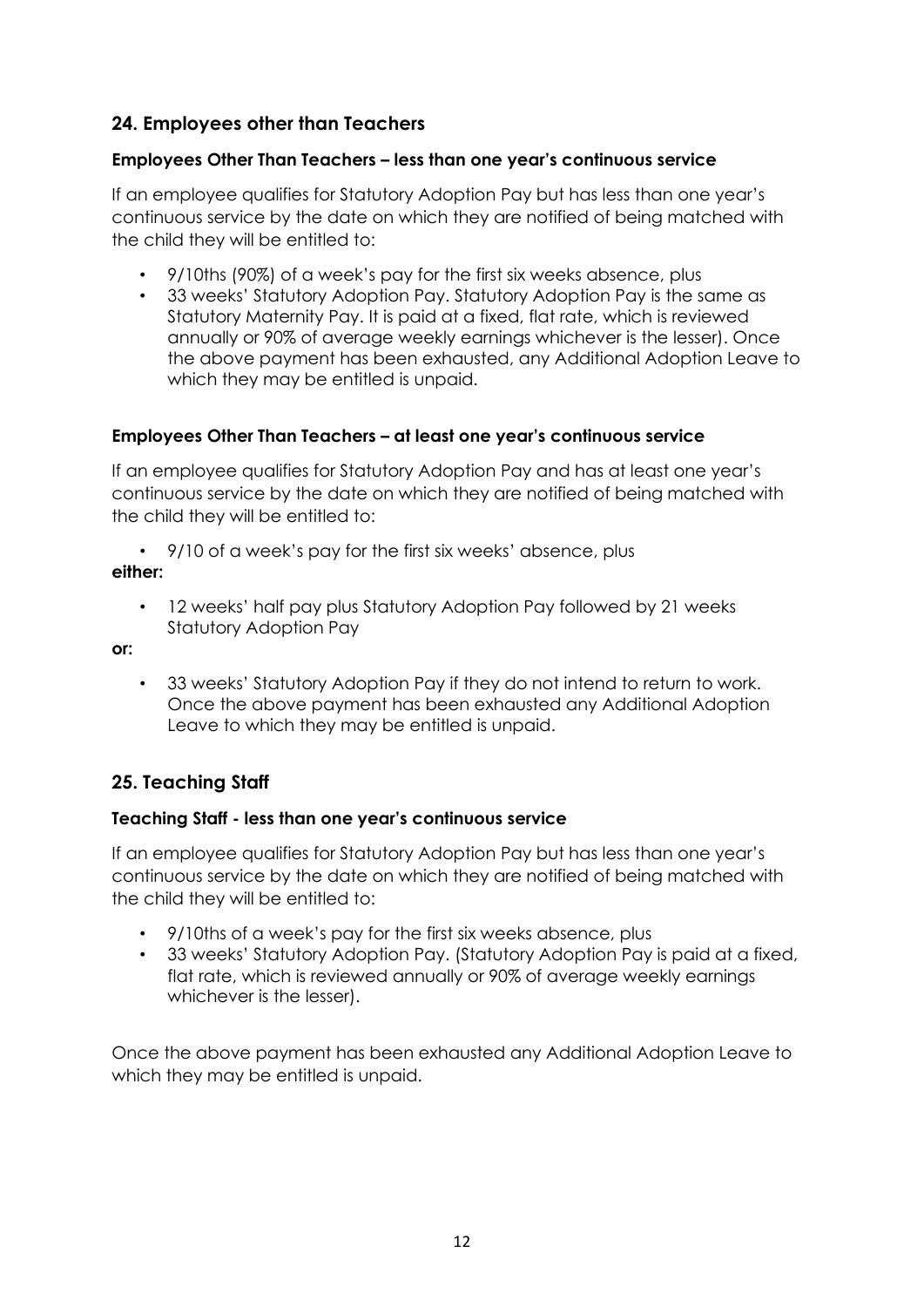#### **Teaching Staff - at least one year's continuous service**

If an employee qualifies for Statutory Adoption Pay but has at least one year's continuous service by the date on which they are notified of being matched with the child they will be entitled to:

- Full pay for the first four weeks' absence (this will be offset against any entitlement to Statutory adoption Pay during this period), **plus**
- 9/10 of a week's pay for the next two weeks' absence, **plus**

#### **either:**

• 12 weeks' half pay plus Statutory Adoption Pay followed by 21 weeks Statutory Adoption Pay.

#### **or:**

• 33 weeks' Statutory Adoption Pay if they do not intend to return to work.

Once the above payment has been exhausted additional Adoption Leave to which they may be entitled is unpaid.

## **26. All employees**

The 12 weeks' half pay plus Statutory Adoption Pay cannot exceed a normal week's pay, and to be able to keep the 12 week's half pay, the employee must return to work for:

• three months after their adoption leave (for employees other than teachers); or:

• 13 weeks after their Adoption Leave if they do not intend to return to work. This may include periods of school closure.

Any Additional Adoption Leave to which they may be entitled is unpaid.

## **27. If you are not eligible for Statutory Adoption Pay**

If an employee is not eligible for Statutory Adoption Pay but meets the eligibility requirements for Occupational Adoption Pay she will receive the Occupational Adoption Pay as follows:

Employees other than Teachers:

- 6 weeks at 9/10ths of full pay
- 12 weeks at half pay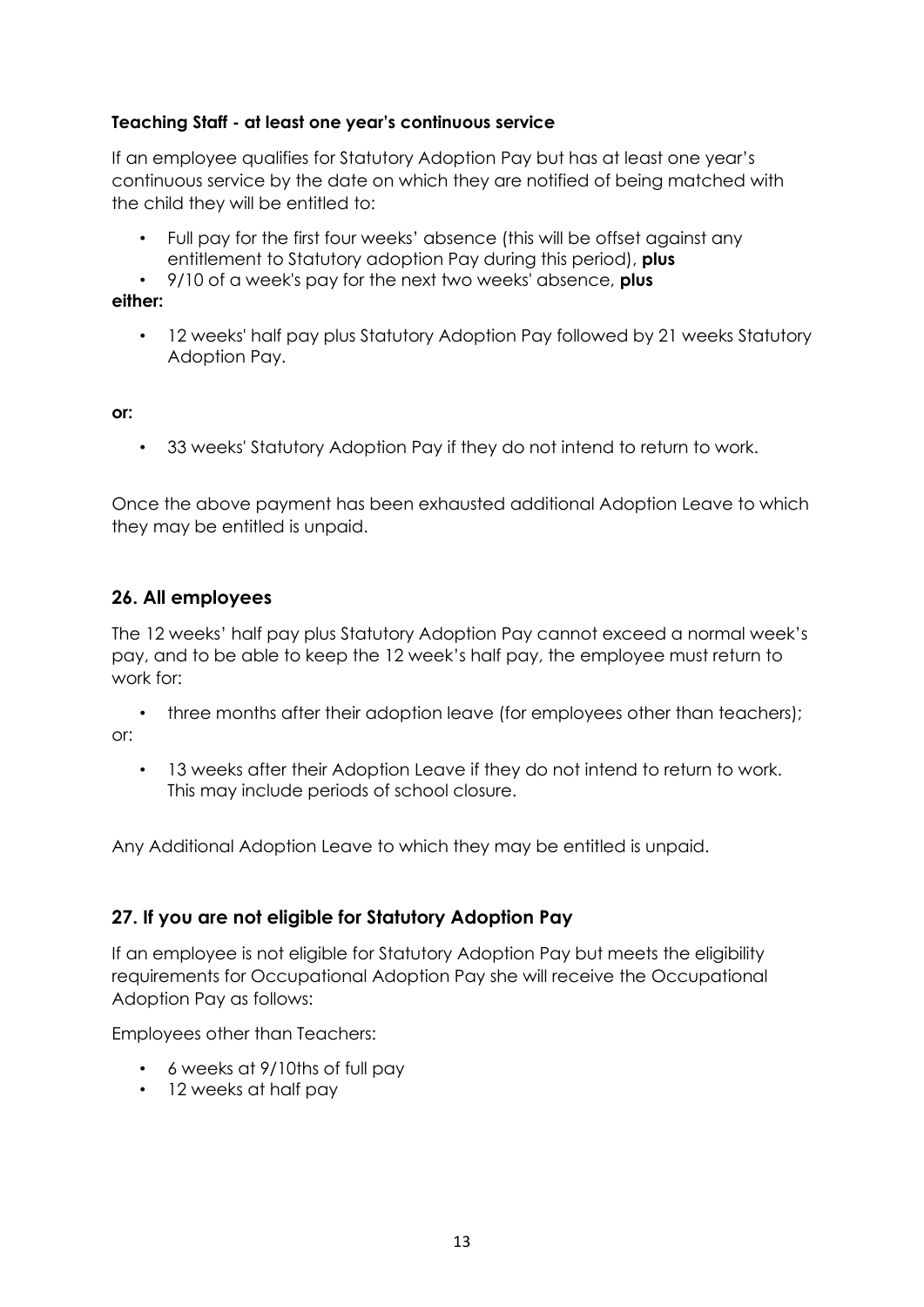Teachers:

- 4 weeks at full pay
- 2 weeks at 9/10ths of full pay
- 12 weeks at half pay

## **28. Shared Parental Leave**

#### **What is Shared Parental Leave?**

Shared Parental Leave enables eligible parents to choose how to share the care of their child during the first year after birth or adoption. Its purpose is to give parents more flexibility in considering how to best care for, and bond with, their child. All eligible employees have a statutory right to take Shared Parental Leave. There may also be an entitlement to some Shared Parental Pay.

## **Who is eligible for Shared Parental Leave?**

SPL can only be used by two people:

- The mother/adopter and
- One of the following:
	- o the father of the child (in the case of birth)or
	- o the spouse, civil partner or partner of the child's mother/ adopter.

Both parents must share the main responsibility for the care of the child at the time of the birth/placement for adoption.

Additionally an employee seeking to take SPL must satisfy each of the following criteria:

- the mother/adopter of the child must be/have been entitled to statutory maternity/adoption leave or if not entitled to statutory maternity/adoption leave they must be/have been entitled to statutory maternity/adoption pay or maternity allowance and must have ended or given notice to reduce any maternity/adoption entitlements;
- the employee must still be working for the trust at the start of each period of SPL;
- the employee must pass the 'continuity test' requiring them to have a minimum of 26 weeks' service at the end of the 15th week before the child's expected due date/matching date;
- the employee's partner must meet the 'employment and earnings test' requiring them in the 66 weeks leading up to the child's expected due date/matching date have worked for at least 26 weeks and earned an average of at least £30 a week in any 13 of those weeks;
- the employee must correctly notify the trust of their entitlement and provide evidence as required.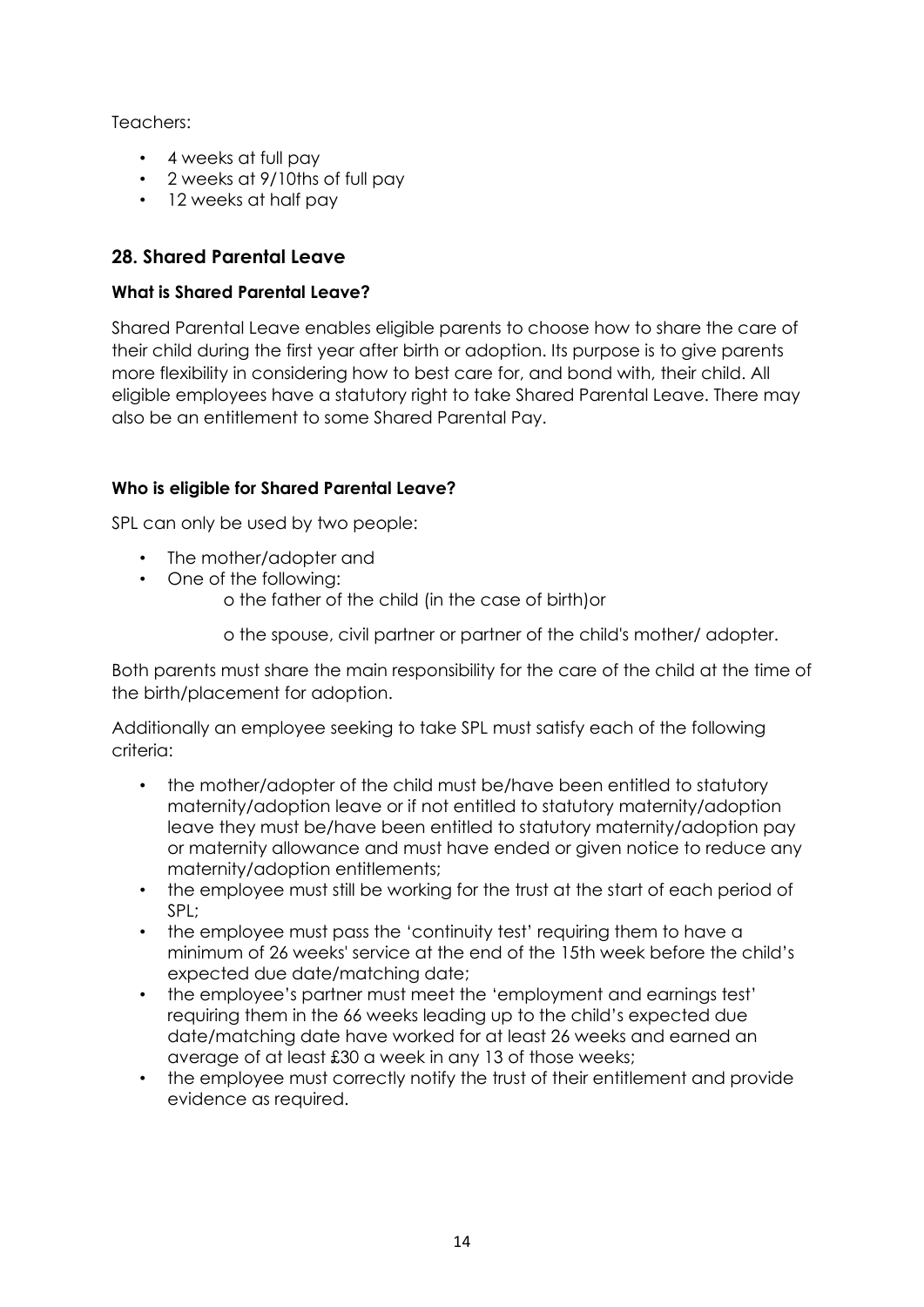#### **The Shared Parental Leave entitlement**

Eligible employees may be entitled to take up to 50 weeks SPL during the child's first year in their family.

The number of weeks available is calculated using the mother's/adopter's entitlement to maternity/adoption leave, which allows them to take up to 52 weeks' leave. If they reduce their maternity/adoption leave entitlement then they and/or their partner may optin to the SPL system and take any remaining weeks as SPL.

A mother/adopter may curtail their entitlement to maternity/adoption leave by returning to work before the full entitlement of 52 weeks has been taken, or they may give notice to curtail their leave at a specified future date.

SPL can commence as follows:

- the mother can take SPL after she has taken the legally required two weeks of maternity
- leave immediately following the birth of the child
- the adopter can take SPL after taking at least two weeks of adoption leave
- the father/partner/spouse can take SPL immediately following the birth/placement of the child, but may first choose to exhaust any paternity leave entitlements (as the father/partner cannot take paternity leave or pay once they have taken any SPL or Shared Parental Pay - ShPP).

Where a mother/adopter gives notice to curtail their maternity/adoption entitlement then the mother/adopter's partner can take leave while the mother/adopter is still using their maternity/adoption entitlements.

SPL will generally commence on the employee's chosen start date specified in their leave booking notice, or in any subsequent variation notice. If the employee is eligible to receive it, Shared Parental Pay (ShPP) may be paid for some, or all, of the SPL period.

SPL must end no later than one year after the birth/placement of the child. Any SPL not taken by the first birthday or first anniversary of placement for adoption is lost.

## **29. Notifying the trust of an entitlement to Shared Parental Leave**

An employee entitled and intending to take SPL must give their line manager notification of their entitlement and intention to take to SPL, at least eight weeks before they can take any period of SPL. This should be done by completing the appropriate form. The form should then be submitted to their line manager in line with the timescales outlined in this policy.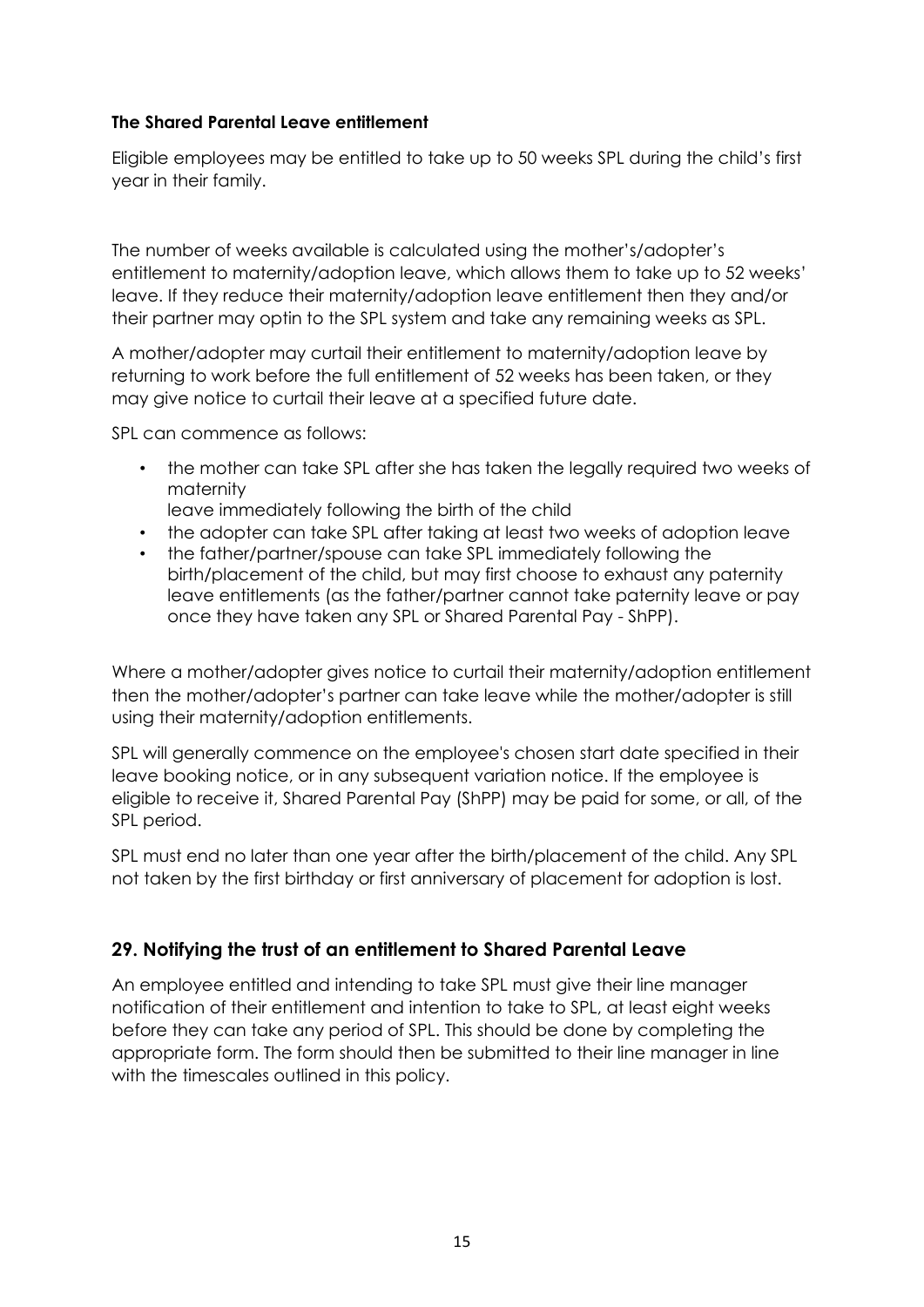Part of the eligibility criteria requires the employee to provide the trust with correct notification. Notification must be in writing and requires each of the following:

- the name of the employee;
- the name of the other parent;
- the start and end dates of any maternity/adoption leave or pay, or maternity allowance,
- taken in respect of the child and the total amount of SPL available;
- the date on which the child is expected to be born and the actual date of birth or, in the case of an adopted child, the date on which the employee was notified of having been matched with the child and the date of placement for adoption;
- the amount of SPL the employee and their partner each intend to take
- a non-binding indication of when the employee expects to take the leave.

The employee must provide the trust with a signed declaration stating:

- that they meet, or will meet, the eligibility conditions and are entitled to take SPL;
- that the information they have given is accurate:
- if they are not the mother/adopter they must confirm that they are either the father of the child or the spouse, civil partner or partner of the mother/adopter;
- that should they cease to be eligible they will immediately inform the trust.

The employee must provide the organisation with a signed declaration from their partner confirming:

- their name, address and national insurance number (or a declaration that they do not have a national insurance number);
- that they are the mother/adopter of the child or they are the father of the child or are the spouse, civil partner or partner of the mother/adopter;
- that they satisfy the 'employment and earnings test' (see "Who is eligible for Shared Parental Leave?" above), and had at the date of the child's birth or placement for adoption the main responsibility for the child, along with the employee;
- that they consent to the amount of SPL that the employee intends to take;
- that they consent to the trust processing the information contained in the declaration form; and (in the case whether the partner is the mother/adopter), that they will immediately inform their partner should they cease to satisfy the eligibility conditions.

## **30. Requesting further evidence of eligibility**

The organisation may, within 14 days of the SPL entitlement notification being given, request:

• the name and business address of the partner's employer (where the employee's partner is no longer employed or is self employed their contact details must be given instead)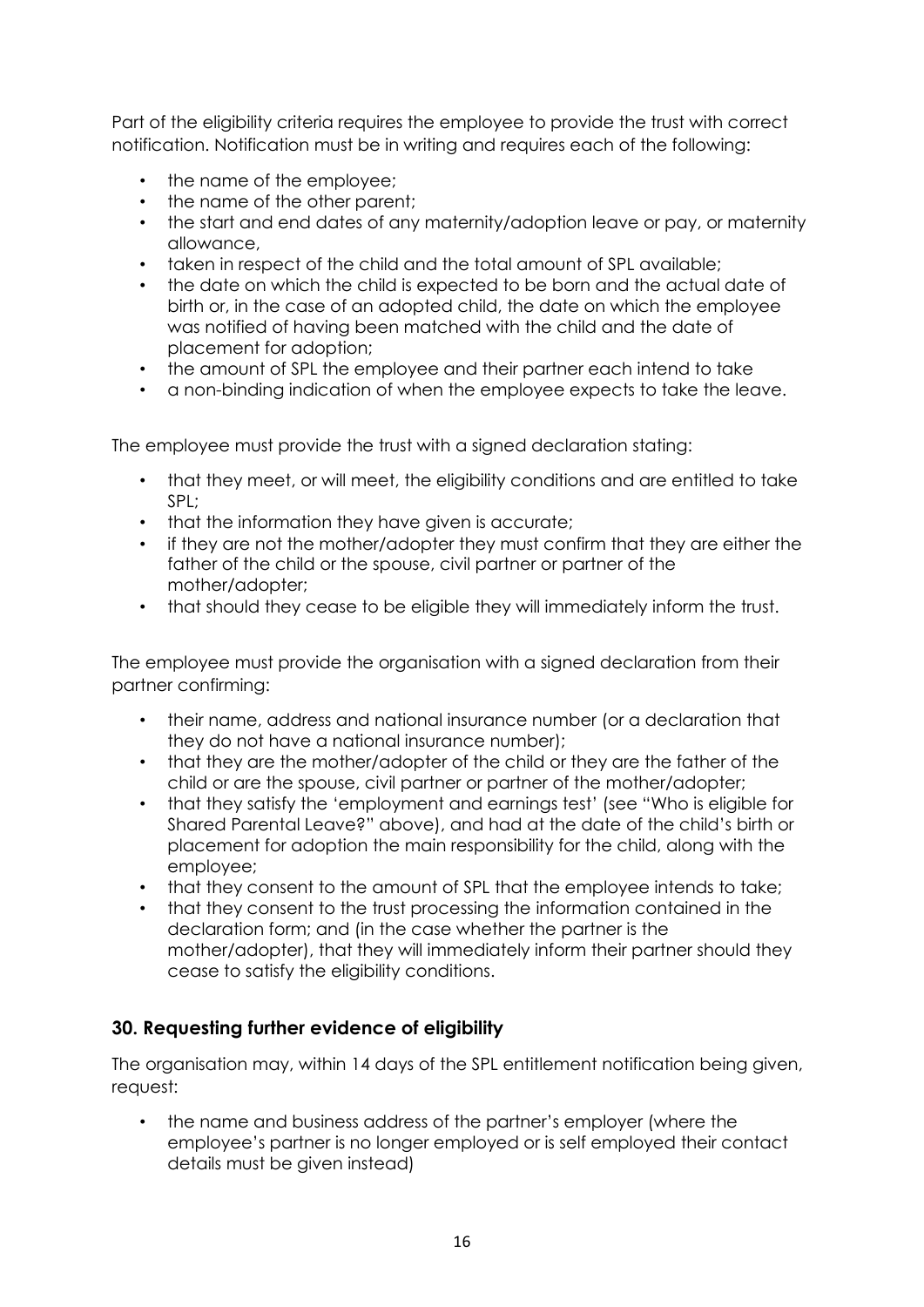- in the case of biological parents, a copy of the child's birth certificate (or, where one has not been issued, a declaration as to the time and place of the birth).
- in the case of an adopted child, documentary evidence of the name and address of the adoption agency, the date on which they were notified of having been matched with the child and the date on which the agency expects to place the child for adoption

In order to be entitled to SPL, the employee must produce this information within 14 days of the trust's request.

#### **Discussions regarding Shared Parental Leave**

An employee considering/taking SPL is encouraged to contact their manager to arrange an informal discussion as early as possible regarding their potential entitlement, to talk about their plans and to enable the trust to support the individual.

The manager may arrange an informal meeting with the employee to talk about their intentions and how they plan to use their SPL entitlement.

The purpose of the meeting is to discuss in detail the leave proposed and what will happen while the employee is away from work. Where it is a request for discontinuous leave the discussion may also focus on how the leave proposal could be agreed, whether a modified arrangement would be agreeable to the employee and the trust, and what the outcome may be if no agreement is reached.

*\*\* The manager must ensure that where an employee is entitled to Occupational Maternity/Adoption pay, the employee understands that this entitlement ceases if they commence with the SPL option.\*\**

## **31. Booking Shared Parental Leave**

In addition to notifying the employer of entitlement to SPL/ShPP, an employee must also give notice to take the leave by completing the form.

The employee has the right to submit three notifications specifying leave periods they are intending to take. Each notification may contain either (a) a single period of weeks of leave; or (b) two or more weeks of discontinuous leave, where the employee intends to return to work between periods of leave.

SPL can only be taken in complete weeks but may begin on any day of the week. The employee must book SPL by giving the correct notification at least eight weeks before the date on which they wish to start the leave and (if applicable) receive ShPP.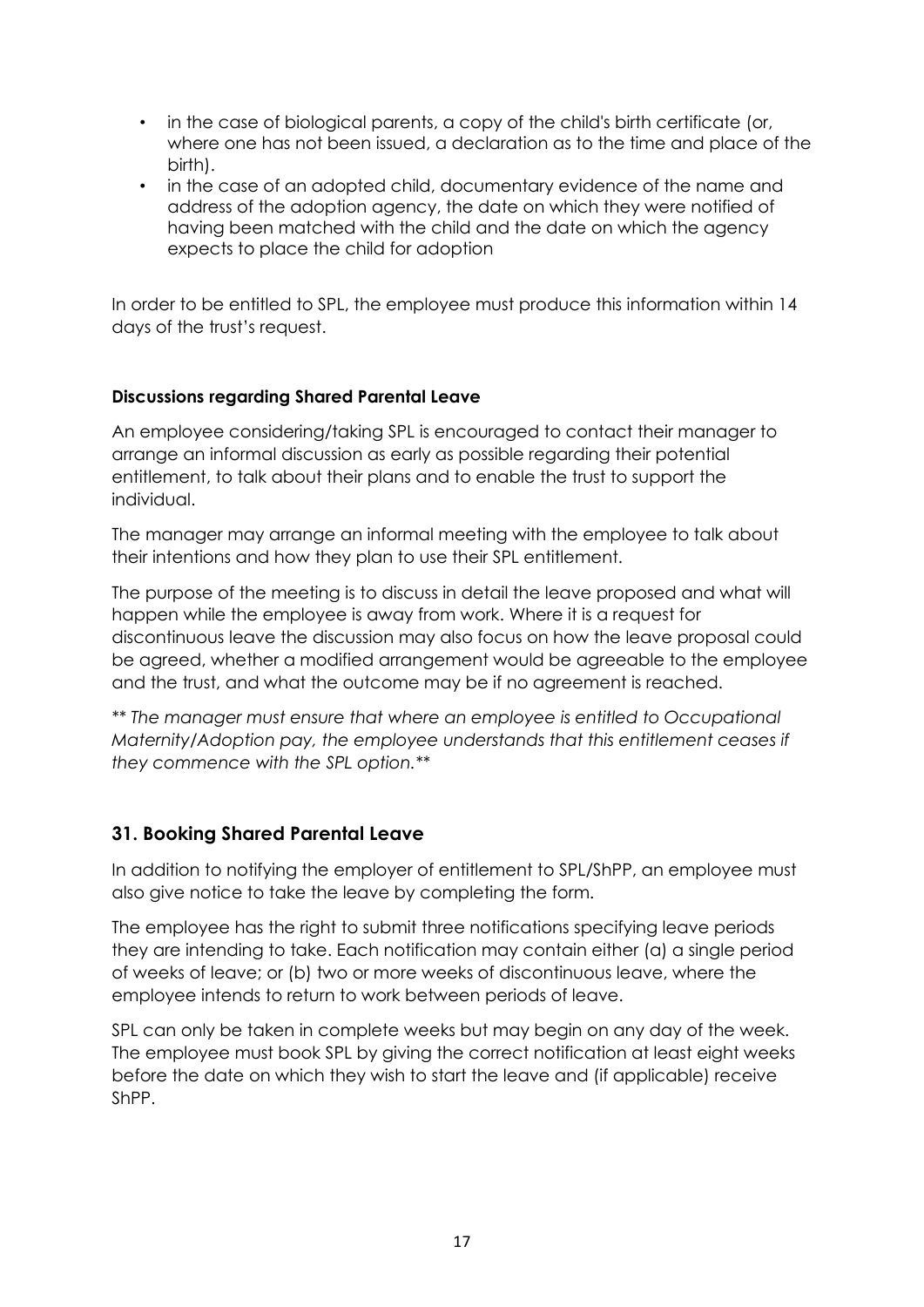#### **Continuous leave notifications**

A notification can be for a period of continuous leave, which means a notification of a number of weeks taken in a single unbroken period of leave.

An employee has the right to take a continuous block of leave notified in a single notification, so long as it does not exceed the total number of weeks of SPL available to them and the trust has been given at least eight weeks' notice.

#### **32. Discontinuous leave notifications**

A single notification may also contain a request for two or more periods of discontinuous leave, which means asking for a set number of weeks of leave over a period of time, with breaks between the leave where the employee returns to work.

Where there is concern over accommodating discontinuous leave, the manager or the employee may seek to arrange in advance a private meeting to discuss the notification with a view to agreeing an arrangement that meets both the needs of the employee and the trust.

The manager will consider a discontinuous leave notification but has the right to refuse if there are valid business or operational reasons. In the event of a refusal the manager will explain the reason and the evidential basis for refusing and will write to the employee to confirm the reason and the basis for refusing If the employee is unhappy as to reason for the refusal they may raise this as an issue through the grievance procedure If the leave pattern is refused, the employee can choose to take the leave in a single continuous block.

#### **Responding to a Shared Parental Leave notification**

Once the manager receives the leave booking notice, it will be dealt with as soon as possible, but a response will be provided no later than the 14th calendar day after the leave request was made and will be confirmed in writing.

All requests for discontinuous leave will be carefully considered on a case by case basis and will take into account the potential benefits to the employee. Agreeing to one request will not set a precedent or create the right for another employee to be granted a similar pattern of SPL. Equally the principles of acting in a fair, consistent and non-discriminatory way in responding to requests will be applied.

The employee will be informed in writing of the decision as soon as is reasonably practicable, but no later than the 14th day after the leave notification was made. The request may be granted in full or in part: for example, the trust may propose a modified version of the request.

If a discontinuous leave pattern is refused the employee may withdraw the request, without detriment, on or before the 15th day after the notification was given; or may take the total number of weeks in the notice in a single continuous block. If the employee chooses to take the leave in a single continuous block, the employee has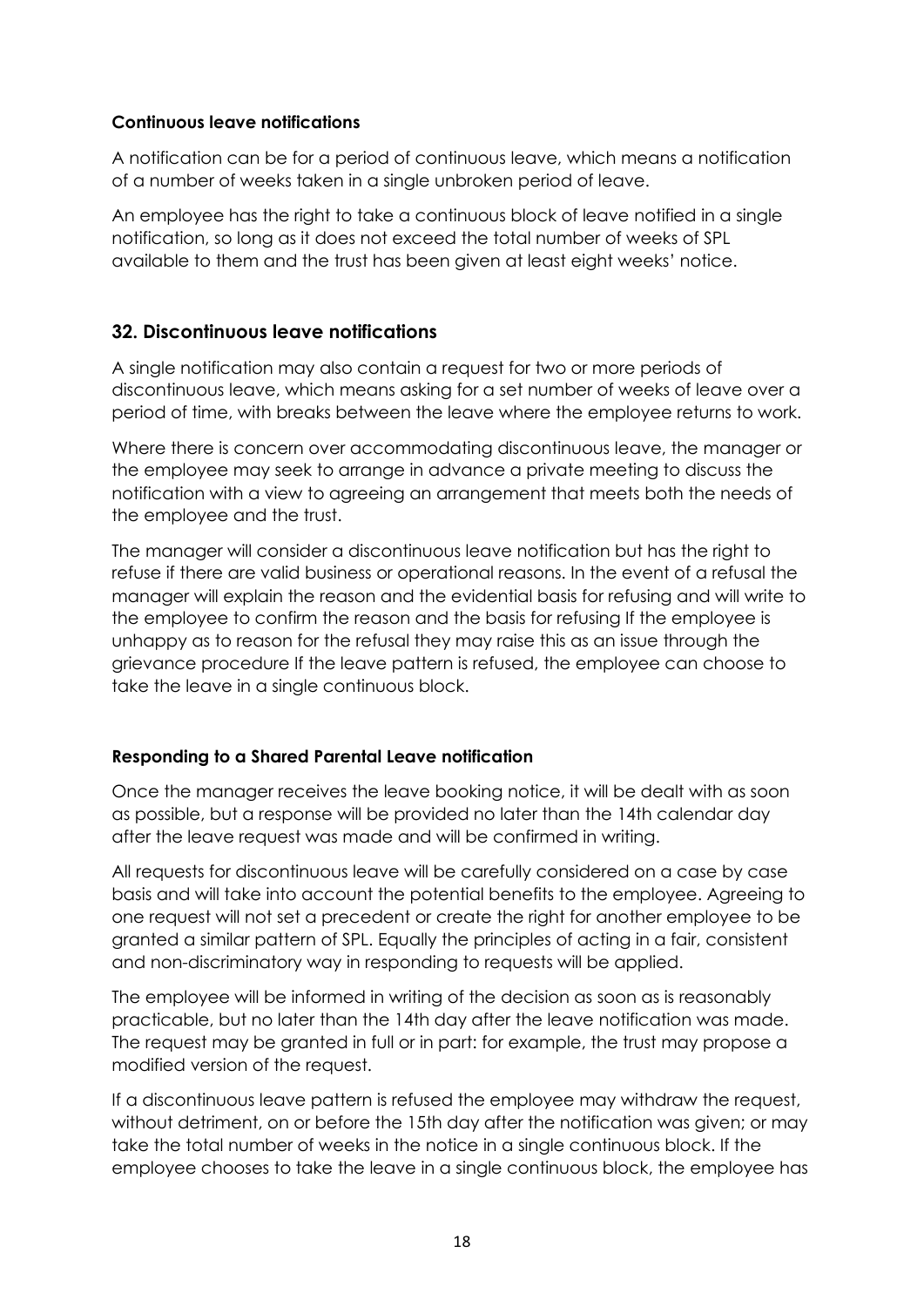until the 19th day from the date the original notification was given to choose when they want the leave period to begin. The leave cannot start sooner than eight weeks from the date the original notification was submitted. If the employee does not choose a start date then the leave will begin on the first leave date requested in the original notification.

## **33. Variations to arranged Shared Parental Leave**

The employee is permitted to vary or cancel an agreed and booked period of SPL, provided that they advise the trust in writing at least eight weeks before the date of any variation. Any new start date cannot be sooner than eight weeks from the date of the variation request.

Any variation or cancellation notification made by the employee, including notice to return to work early, will usually count as a new notification reducing the employee's right to book/vary leave by one. However, a change as a result of a child being born early, or as a result of the organisation requesting it be changed, and the employee being agreeable to the change, will not count as further notification. Any variation will be confirmed in writing by the trust.

## **34. Statutory Shared Parental Pay (ShPP)**

Eligible employees may be entitled to take up to 37 weeks ShPP while taking SPL. The amount of weeks available will depend on the amount by which the mother/adopter reduces their maternity/adoption pay period or maternity allowance period. ShPP may be payable during some or all of SPL, depending on the length and timing of the leave.

In addition to meeting the eligibility requirements for SPL, an employee seeking to claim ShPP must further satisfy each of the following criteria:

- the mother/adopter must be/have been entitled to statutory maternity/adoption pay or maternity allowance and must have curtailed their maternity/adoption pay period or maternity allowance period;
- the employee must intend to care for the child during the week in which ShPP is payable;
- the employee must have an average weekly earnings for the period of eight weeks leading up to and including the 15th week before the child's expected due date/matching date are not less than the lower earnings limit in force for national insurance contributions;
- the employee must remain in continuous employment until the first week of ShPP has begun;
- the employee must give proper notification as per the policy.

Where an employee is entitled to receive ShPP they must, at least eight weeks before receiving any ShPP, give their line manager written notice advising of their entitlement to ShPP. To avoid duplication, if possible, this should be included as part of the notice of entitlement to take SPL.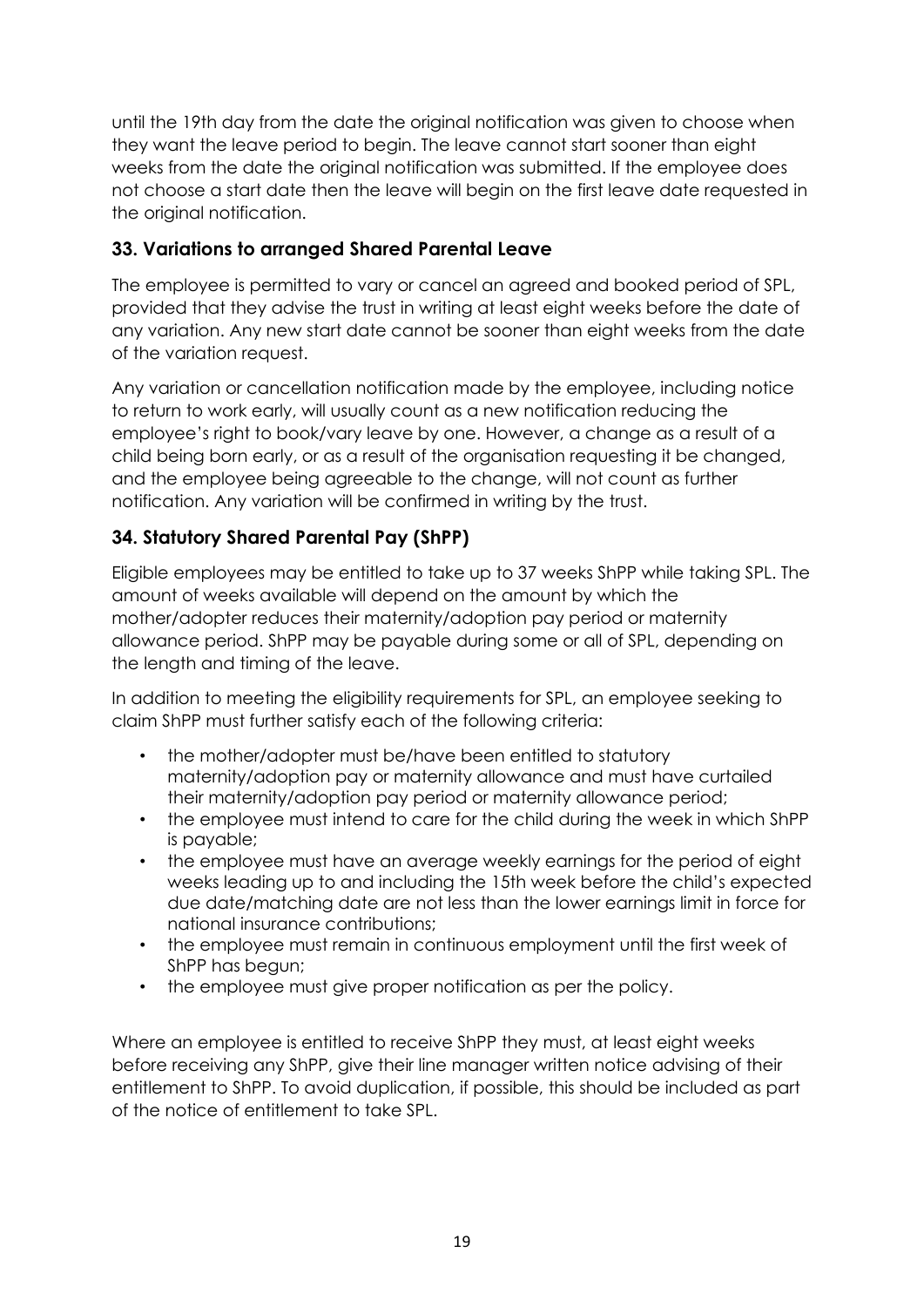In addition to what must be included in the notice of entitlement to take SPL, any notice that advises of an entitlement for ShPP must include:

- the start and end dates of any maternity/adoption pay or maternity allowance;
- the total amount of ShPP available, the amount of ShPP the employee and their partner each intend to claim, and a non-binding indication of when the employee expects to claim ShPP;
- a signed declaration from the employee confirming that the information they have given is correct, that they meet, or will meet, the criteria for ShPP and that they will immediately inform the trust should they cease to be eligible.

It must be accompanied by a signed declaration from the employee's partner confirming:

- their agreement to the employee claiming ShPP and for the organisation to process any ShPP payments to the employee;
- (in the case whether the partner is the mother/ adopter) that they have reduced their maternity/adoption pay or maternity allowance;
- (in the case whether the partner is the mother/ adopter) that they will immediately inform their partner should they cease to satisfy the eligibility conditions.

Any ShPP due will be paid at a rate set by the Government for the relevant tax year.

## **35. Shared Parental Leave "in Touch" days**

An employee can agree to work for the organisation (or attend training) for up to 20 days during SPL without bringing their period of SPL to an end or impacting on their right to claim ShPP for that week. These are known as "Shared Parental Leave In Touch" or "SPLIT" days.

Any work carried out on a day or part of a day shall constitute a day's work for these purposes.

The trust has no right to require the employee to carry out any work and is under no obligation to offer the employee any work, during the employee's SPL. Any work undertaken is a matter for agreement between the organisation and the employee. An employee taking a SPLIT day will receive full pay for any day worked. If a SPLIT day occurs during a week when the employee is receiving ShPP, this will be effectively 'topped up' so that the individual receives full pay for the day in question. Any SPLIT days worked do not extend the period of SPL.

An employee, with the agreement of the organisation, may use SPLIT days to work part of a week during SPL. The organisation and the employee may use SPLIT days to effect a gradual return to work by the employee towards the end of a long period of SPL or to trial a possible flexible working pattern.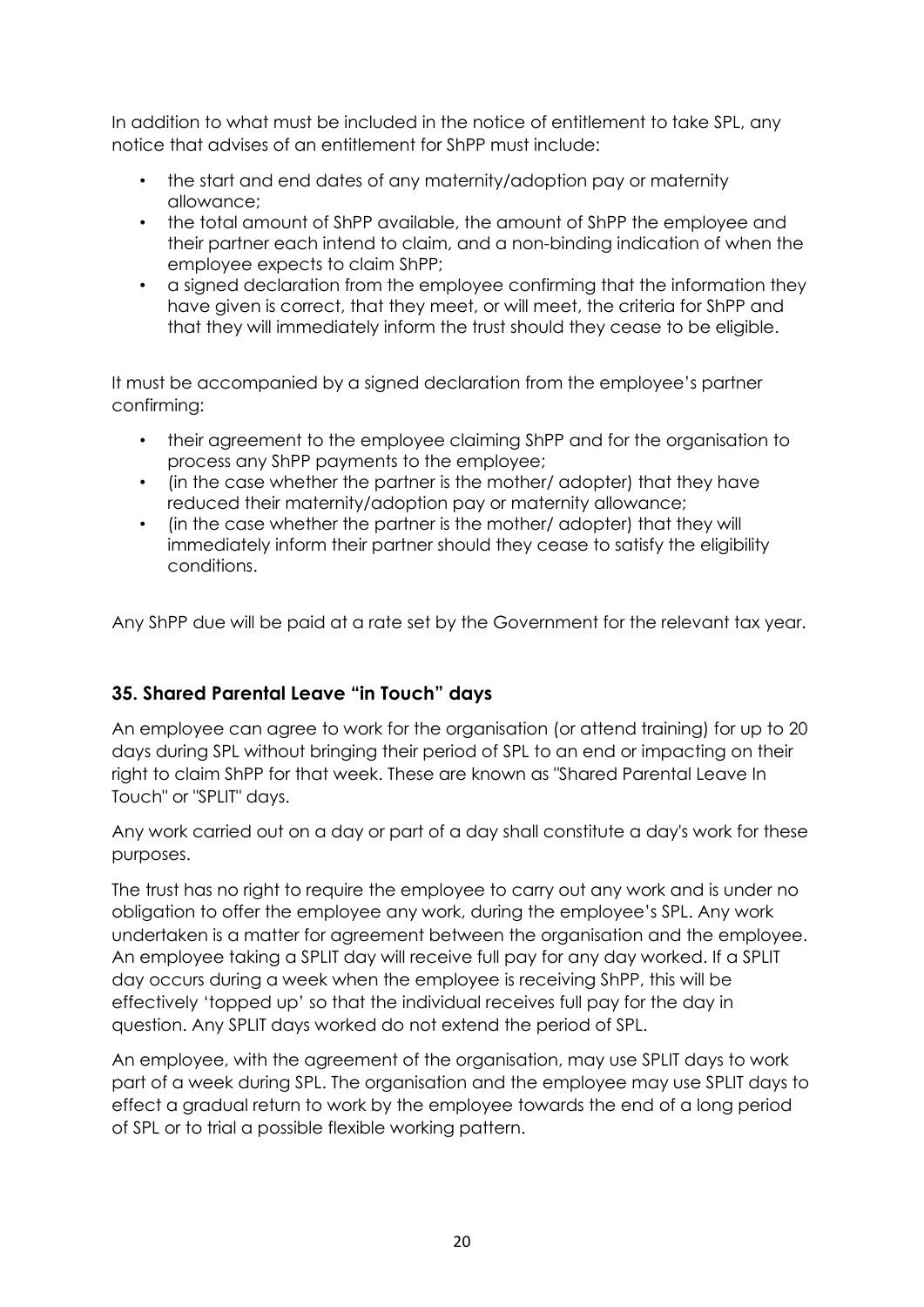## **Standard Provisions relating to Maternity, Adoption and Shared Parental Leave**

## **36. Holiday Entitlement**

Employees are entitled to accrue contractual leave during maternity / adoption / SPL leave. Depending on the timing in relation to the annual leave year, they may take annual leave before the leave commences or alternatively bring maternity / adoption / SPL leave forward so that annual leave can fit into the annual leave year. If an employee is unable to take annual leave before the start of their maternity / adoption / SPL leave due to an earlier date/birth, or where maternity / adoption leave overlaps with annual leave, an exception may be given to carry over the allowance that they would otherwise lose in the next year under the terms of the annual leave policy.

## **Holiday Entitlement– Term Time Only Employees and Teachers**

Refer any queries to the Bursar.

## **Essential & Lease Car User Entitlement during Maternity / Adoption / Shared Parental**

#### **Leave**

Employees will be entitled to receive essential car user allowance at full rate during all of their Maternity/Adoption / Shared Parental Leave.

## **37. Childcare Voucher Scheme**

Employees may purchase Childcare vouchers as part of a salary sacrifice scheme. Where an employee has agreed to reduce their salary entitlement and receive childcare vouchers instead. This will not be classed as wages or salary and should therefore be provided on top of any statutory maternity / adoption pay or occupational maternity / adoption pay payable or Shared Parental leave pay.

Neither statutory maternity/adoption /shared parental leave pay nor occupational pay should be reduced to take account of the fact that childcare vouchers are also being provided. It should be remembered that in the case of salary sacrifice arrangements the employee's statutory maternity / adoption / shared parental leave pay and occupational pay will already be based on the reduced pay.

Childcare vouchers must continue to be paid in any period during which the employee is in receipt of adoption pay. This cost will be met by the trust.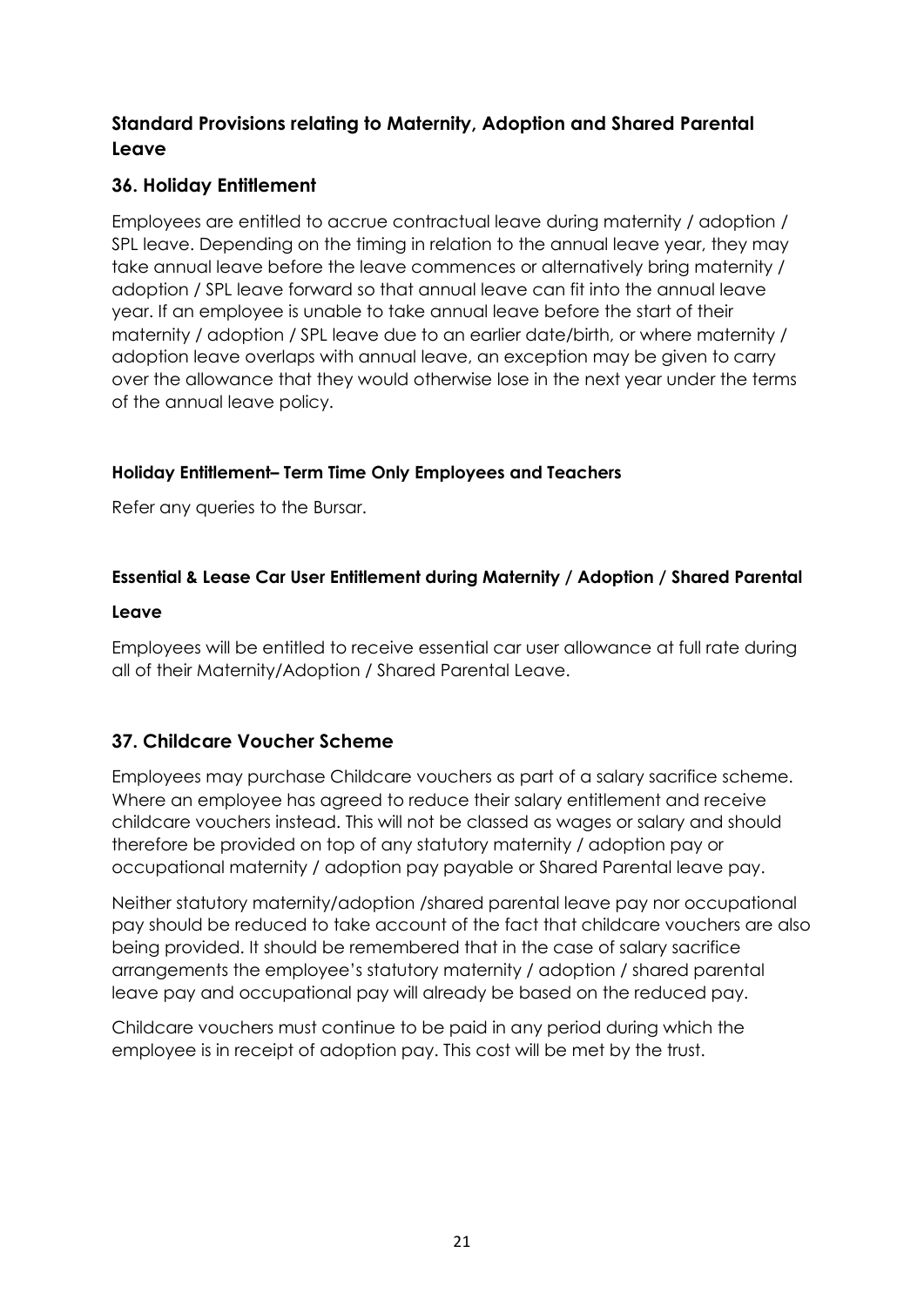## **38. Pension Scheme during Maternity / Adoption / Shared Parental Leave**

Employees should be encouraged to seek advice on how maternity / adoption / shared parental leave is likely to affect their pension rights in the long term or how to buy back service. Advice can be sought from:

- The Pensions Section for employees in the Local Government Pension Scheme; or
- The Teacher Pensions or relevant professional associations for employees in the Teachers Pension Scheme.

#### **39. Returning to Work**

If an employee is returning to work at the end of their full maternity / adoption / shared parental leave entitlement they will not have to give any further notification to their Manager / Headteacher.

It will be assumed that the employee is returning to work at the end of their maternity/ adoption / shared parental leave on the date previously notified. If the employee intends to return early they must provide 8 weeks' notice, otherwise they simply return at the end of the period.

The employee returning from Ordinary Maternity / Adoption / shared parental Leave is entitled to return to the job in which they were employed. The employee returning from Additional Maternity / Adoption / shared parental Leave is entitled to return to the job in which they were employed unless that is not practicable, in which case they have the right to return to a job that is both suitable and appropriate.

The Manager will discuss what can reasonably be done to accommodate any request to provide breastfeeding facilities. This may be a sensitive issue and it is agreed an employee can request that any such discussion is conducted by a female manager.

If the employee no longer wishes to return to work they will be effectively resigning and will need to give the trust written notice of termination in accordance with their contract. The Manager/Headteacher should ensure that the employee provides written confirmation that this is their intention.

## **40. Keeping in Touch days**

Keeping in touch (KIT) days are intended to facilitate a smooth return to work for employees returning from maternity/adoption / leave. An employee can agree to work or attend training for up to 10 days during their period of maternity / adoption / shared parental leave without loss of benefits or bringing their maternity / adoption / shared parental leave to an end.

During the maternity / adoption leave period the Trust has no right to expect the employee to undertake work (without prior mutual agreement), and similarly the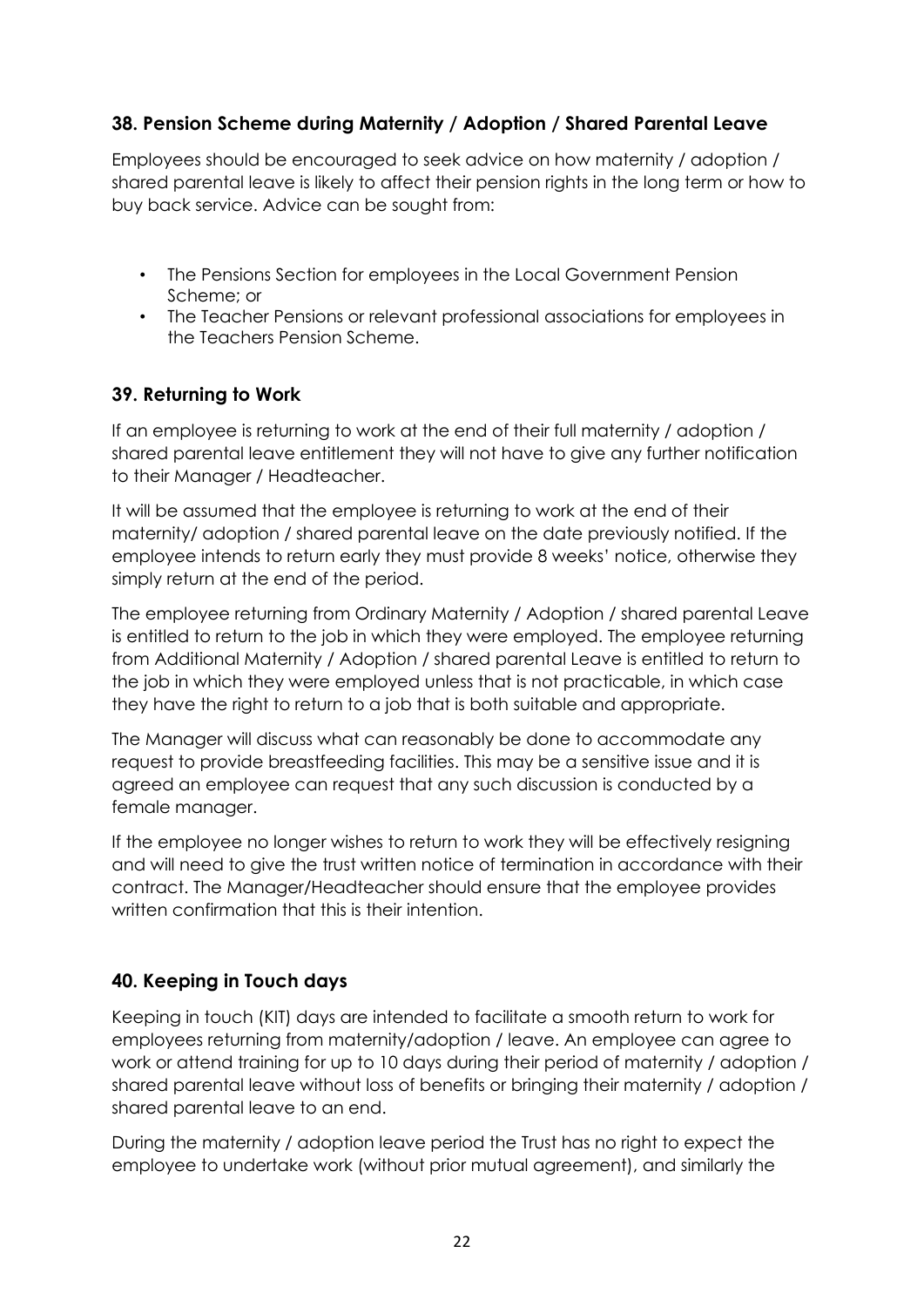employee has no right to demand this. Part of any day worked will count as one KIT day. Employees will be paid their full contractual hourly pay for any KIT day worked and this must not exceed a standard working day.

Employees will receive their statutory maternity pay for the week but any statutory maternity / adoption / shared parental pay paid will be offset against any payments made for the KIT day. The leave period will not be extended by the number of keeping in touch days worked. After 10 KIT days have been worked the current rules will continue and the employee will lose a week's Statutory Maternity / Adoption leave Pay for any week in which they work. Payments made for KIT days will be paid at the end of the maternity / adoption leave period.

## **41. Parental Bereavement Leave**

Regardless of length of service, an employee can take parental bereavement leave following the death of a child or children (under the age of 18).

The Trust has a separate policy for Parental Bereavement Leave.

## **42. Paternity Leave**

Paternity leave is available to employees on the birth of their child but is also available for adopters where a child has been placed for adoption after that date.

Maternity support leave will be granted to an employee who is the child's father, or partner/nominated carer of an expectant mother at or around the time of the birth. A nominated carer is the person nominated by the mother to assist in the care of the child and to provide support to the mother.

## **43. Eligibility (All employees)**

To be eligible for paternity leave you must:

- have or expect to have responsibility for the child's upbringing
- be the biological father of the child or the mother's husband/partner or civil/same sex
	- partner or in the case of adoption, the adopter's spouse/partner or civil partner.
- have 26 weeks continuous service ending with the 15th week before the baby is due or in the case of adoption, for 26 weeks ending with the week in which you have been notified that you have been matched with a child.

Eligible employees will be entitled to take either one or two complete consecutive weeks' paternity leave (not to be taken as odd days).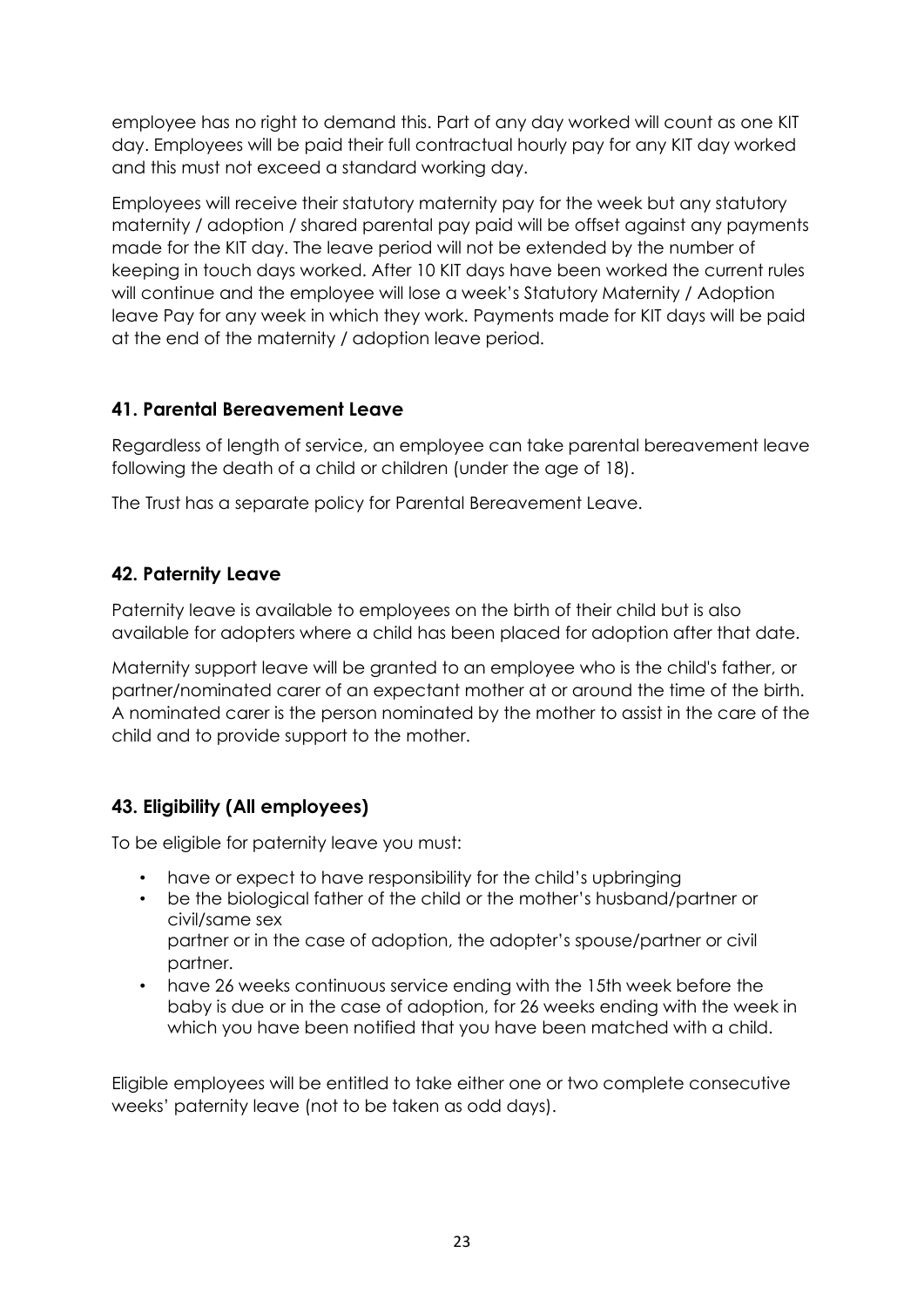You can choose to start your leave:

- In the case of birth of a child: from the date of the child's birth (whether this is earlier or later than expected), or from another date as long as it is after the birth.
- In the case of adoption of a child, from the date the child is placed with you or from another date as long as it is after the child has been placed with you

Your leave can start on any day of the week on or following the child's birth or being placed with you for adoption but must be completed:

- within 56 days of the actual birth or the placement of the child; or
- if the child is born early, within the period from the actual birth up to 56 days after the expected week of childbirth.

Only one period of leave is available irrespective of whether more than one child is born.

## **44. Paid Paternity Leave (all employees)**

To qualify for paid paternity leave:

(a) You must be able to declare that:

- You are the baby's biological/adoptive parent, or
- Married to or in a civil partnership with the mother or child's primary adopter in the case of adoption, or
- Living with the mother in an enduring family relationship, but are not an immediate relative, and
	-
- You will be responsible for the child's upbringing, and
- You will take time off work to support the mother/child's primary adopter or care for the child.

#### You must also

(b) Have worked continuously for the trust for at least 26 weeks leading into the 15th week before the baby is due or in the case of adoption at least 26 weeks by the week in which the adopter is notified that the child has been placed for adoption,

#### **and**

(c) Earn at least the lower earnings limit (LEL) for National Insurance Contributions for the 8 week period ending with the qualifying week

You will be asked to confirm in writing that you meet these conditions.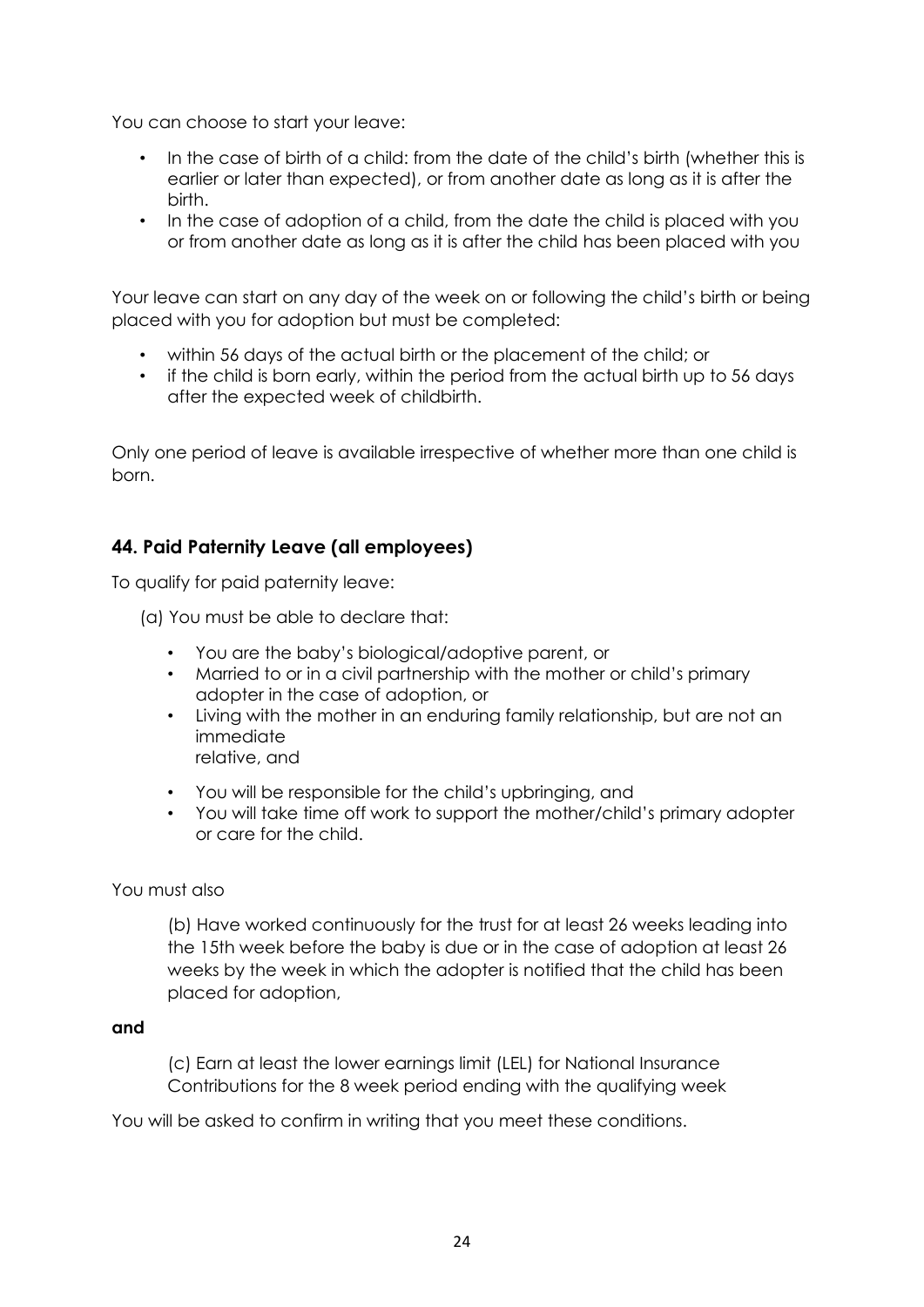If you do not qualify or are not eligible for Statutory Paternity Pay (SPP), you may be able to receive an income support allowance direct from the Department of Working Pensions (DWP) or Jobcentre Plus.

You will need to complete an SPP1 form and send directly to these organisations.

## **45. Amount of Paternity Pay Due - (different conditions apply)**

Subject to meeting the eligibility requirements as above, the employee's payment is based on their terms and conditions of employment:

For Employees on NJC (Green book) terms and conditions

- During week 1 you will be entitled to full pay (offset against any entitlement to SPP during this period).
- During week 2 you will be entitled to statutory paternity pay paid at a fixed flat rate (or 90% of your average weekly earnings whichever is the lesser).

For Teachers only

You will be entitled to statutory paternity pay paid at a fixed flat rate per week (or 90% of your average weekly earnings whichever is the lesser) for one or two weeks.

## **46. Notice of your Intention to take Paternity Leave (all employees)**

Before the 15th week before the baby is expected or in the case of adoption within 7 days of being notified that a child has been matched, unless it is not reasonably practicable, you must inform your manager in writing of the following:

- that you intend to take paternity leave the week the baby is due/or in the case of adoption the week the child is expected to be placed for adoption and the date when you were notified that you were matched with a child for adoption;
- whether you wish to take one or two weeks leave; and
- when you want the leave to start.

You will also need to produce a copy of the mother's MATB1 (Maternity certificate).

You can change your mind about the start date of leave provided you give your manager at least 28 days notice, unless this is not reasonably practicable.

**Note**: Similar provisions apply in the case of adoption – simply substitute 'placed' for 'childbirth'. To qualify you must confirm in writing that:

- the purpose of the leave is to care for the child or to support the child's adopter;
- that you are married to the adopter or the partner of the child's adopter; and;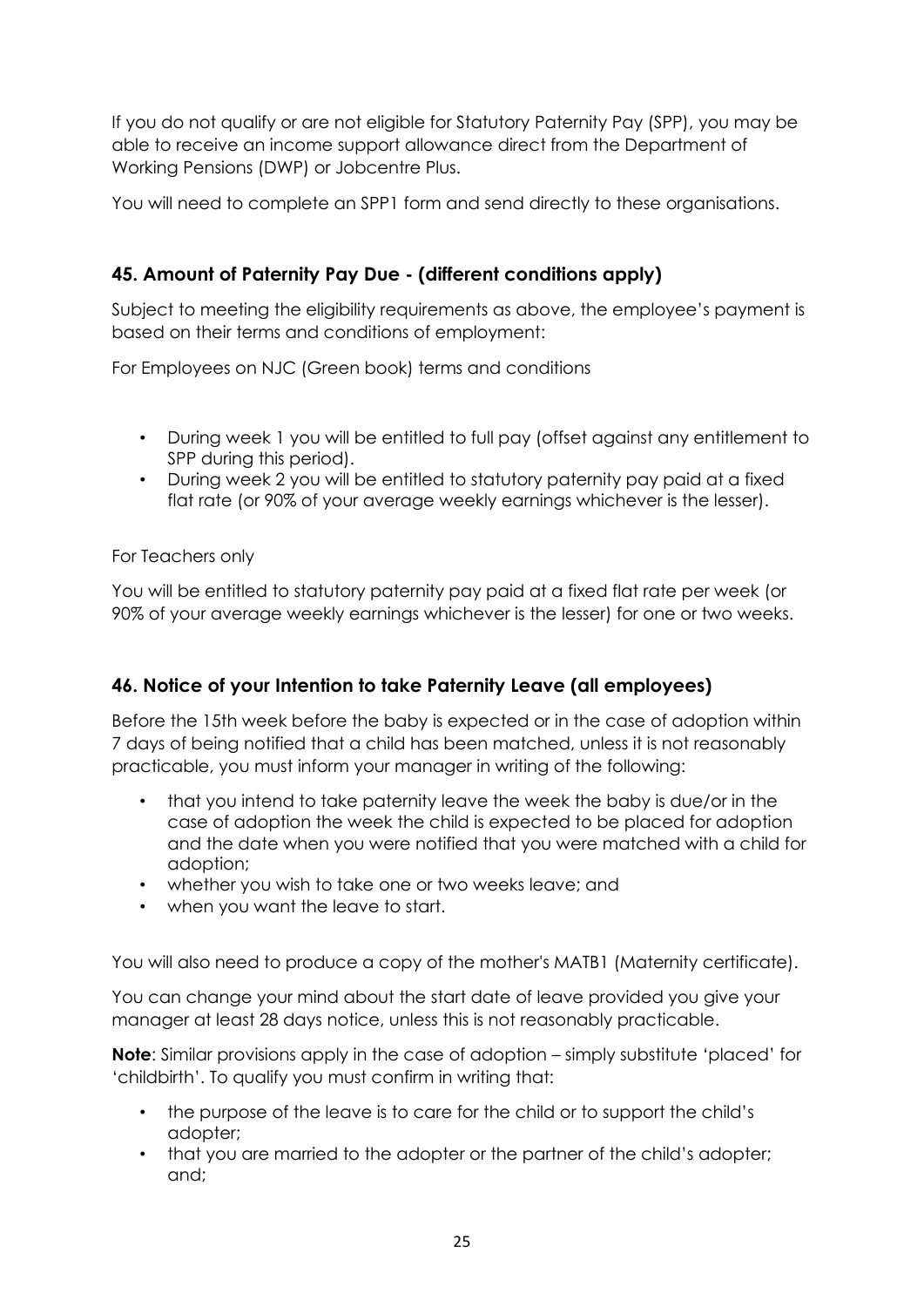• that you expect to have responsibility for the upbringing of the child.

#### **Stillbirth**

- If the pregnancy results in a still birth after 24 weeks you qualify for full paternity benefits and leave.
- If the baby is born alive at any point in the pregnancy but later dies, you qualify for full paternity benefits and leave.

## **47. Parental Leave**

This entitlement allows parents to take unpaid time off work, which is planned in advance, to look after or make arrangements for the child's welfare.

#### **48. Eligibility**

Parental leave is available to all parents who have a minimum of one year's continuous service.

#### **49. Provisions**

The following outlines the details of the scheme:

Both mothers and fathers can take parental leave. You do not have to be living with the child to qualify for parental leave.

You are entitled to a total of 18 weeks for each child (in the case of multiple births, the entitlement is 13 weeks per child) and 18 weeks for parents of disabled children. A week's parental leave is equal to the length of time that you normally are required to work in a week. If your working week varies, the time off is based on an average working week. You must take the time in blocks of one week or more up to the maximum of 13 weeks or 18 weeks if eligible.

You can choose to take parental leave any time up until the child's 18th birthday.

You cannot normally take more than 4 weeks in any year. An exception to this can apply however if added to maternity leave or with the special approval of your manager. Employees should be encouraged to seek advice on how Parental leave is likely to affect their pension rights in the long term or how to buy back service.

Requests for parental leave will be granted subject to the following circumstances: your leave will not unduly disrupt the business of your section/unit and in all cases where the Manager believes there is a problem in granting the request, no decision will be taken until the circumstances have been discussed with you in a meeting, privately, in advance. Where a request for parental leave is not granted, you may be able to raise this as an issue through the grievance procedure.

• Your manager can postpone your leave entitlement for a period no longer than 6 months after the beginning of the period that you originally wanted to